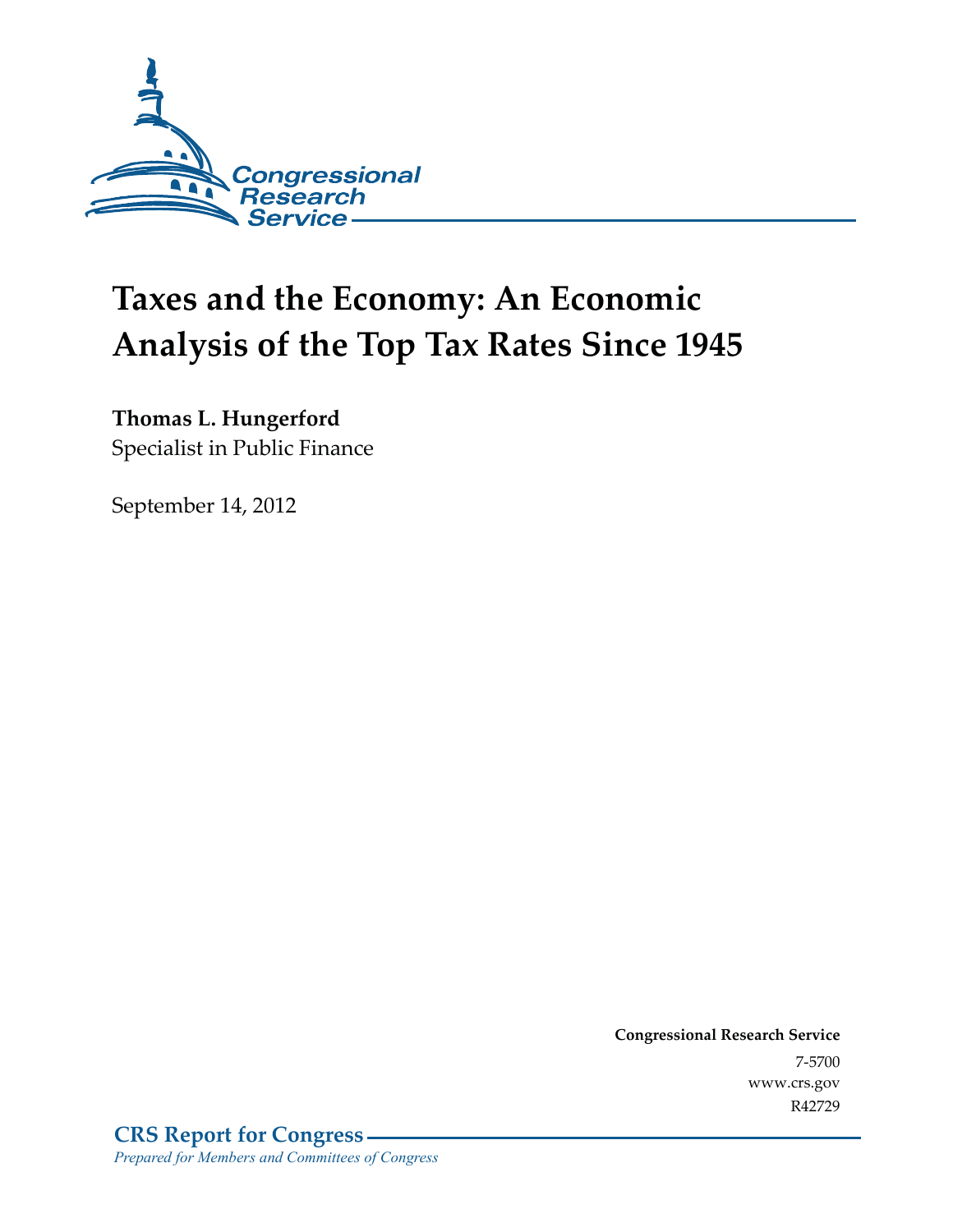## **Summary**

Income tax rates have been at the center of recent policy debates over taxes. Some policymakers have argued that raising tax rates, especially on higher income taxpayers, to increase tax revenues is part of the solution for long-term debt reduction. For example, the Senate recently passed the Middle Class Tax Cut (S. 3412), which would allow the 2001 and 2003 Bush tax cuts to expire for taxpayers with income over \$250,000 (\$200,000 for single taxpayers). The Senate recently considered legislation, the Paying a Fair Share Act of 2012 (S. 2230), that would implement the "Buffett rule" by raising the tax rate on millionaires.

Other recent budget and deficit reduction proposals would reduce tax rates. The President's 2010 Fiscal Commission recommended reducing the budget deficit and tax rates by broadening the tax base—the additional revenues from broadening the tax base would be used for deficit reduction and tax rate reductions. The plan advocated by House Budget Committee Chairman Paul Ryan that is embodied in the House Budget Resolution (H.Con.Res. 112), the *Path to Prosperity*, also proposes to reduce income tax rates by broadening the tax base. Both plans would broaden the tax base by reducing or eliminating tax expenditures.

Advocates of lower tax rates argue that reduced rates would increase economic growth, increase saving and investment, and boost productivity (increase the economic pie). Proponents of higher tax rates argue that higher tax revenues are necessary for debt reduction, that tax rates on the rich are too low (i.e., they violate the Buffett rule), and that higher tax rates on the rich would moderate increasing income inequality (change how the economic pie is distributed). This report attempts to clarify whether or not there is an association between the tax rates of the highest income taxpayers and economic growth. Data is analyzed to illustrate the association between the tax rates of the highest income taxpayers and measures of economic growth. For an overview of the broader issues of these relationships see CRS Report R42111, *Tax Rates and Economic Growth*, by Jane G. Gravelle and Donald J. Marples.

Throughout the late-1940s and 1950s, the top marginal tax rate was typically above 90%; today it is 35%. Additionally, the top capital gains tax rate was 25% in the 1950s and 1960s, 35% in the 1970s; today it is 15%. The real GDP growth rate averaged 4.2% and real per capita GDP increased annually by 2.4% in the 1950s. In the 2000s, the average real GDP growth rate was 1.7% and real per capita GDP increased annually by less than 1%. There is not conclusive evidence, however, to substantiate a clear relationship between the 65-year steady reduction in the top tax rates and economic growth. Analysis of such data suggests the reduction in the top tax rates have had little association with saving, investment, or productivity growth. However, the top tax rate reductions appear to be associated with the increasing concentration of income at the top of the income distribution. The share of income accruing to the top 0.1% of U.S. families increased from 4.2% in 1945 to 12.3% by 2007 before falling to 9.2% due to the 2007-2009 recession. The evidence does not suggest necessarily a relationship between tax policy with regard to the top tax rates and the size of the economic pie, but there may be a relationship to how the economic pie is sliced.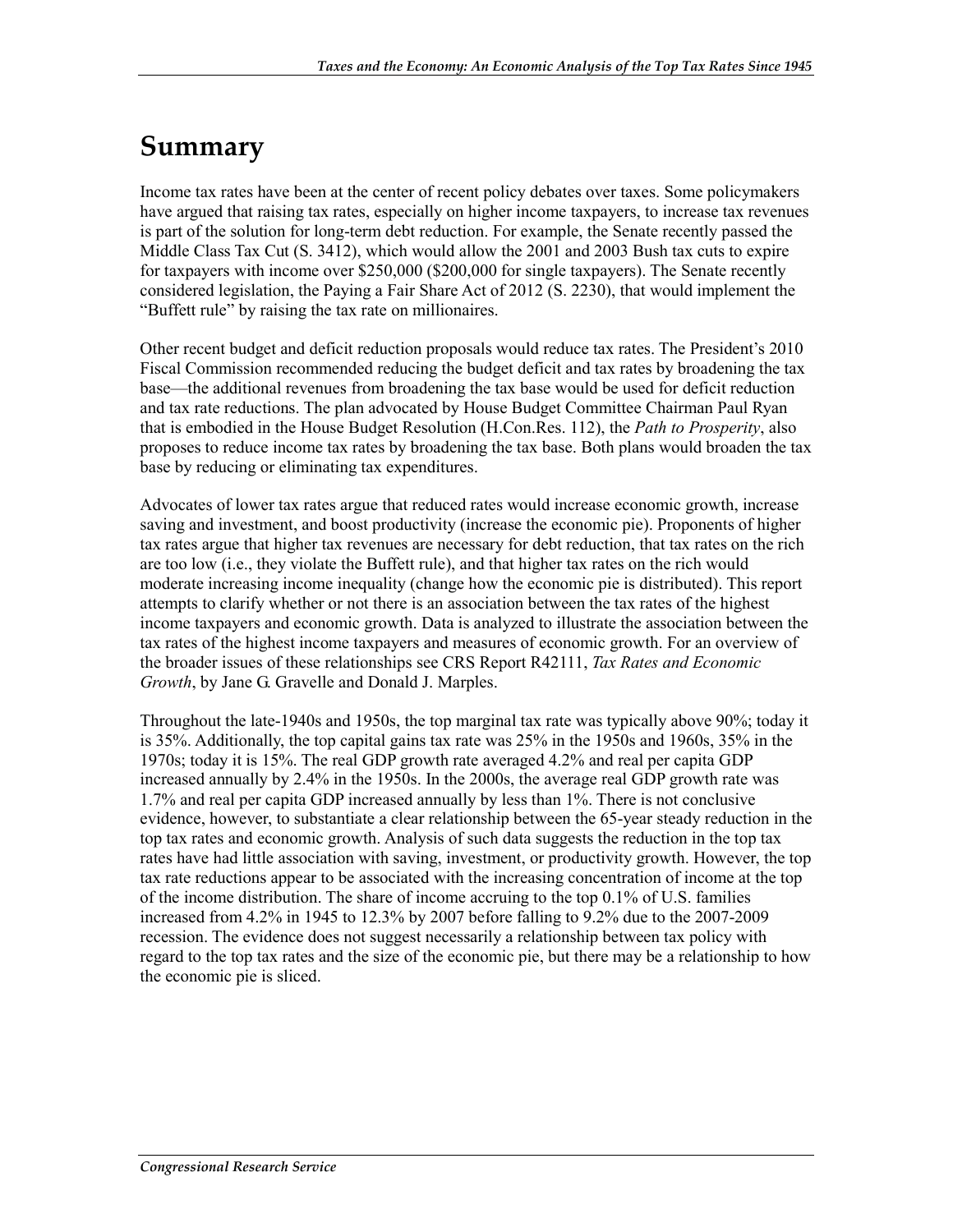### **Contents**

### **Figures**

| Figure 7. Share of Total Income of Top 0.1% and the Top Tax Rates, 1945-2010      |  |
|-----------------------------------------------------------------------------------|--|
| Figure 8. Share of Total Income of Top 0.01% and the Top Tax Rates, 1945-2010  14 |  |
|                                                                                   |  |

#### **Tables**

### **Appendixes**

#### **Contacts**

|--|--|--|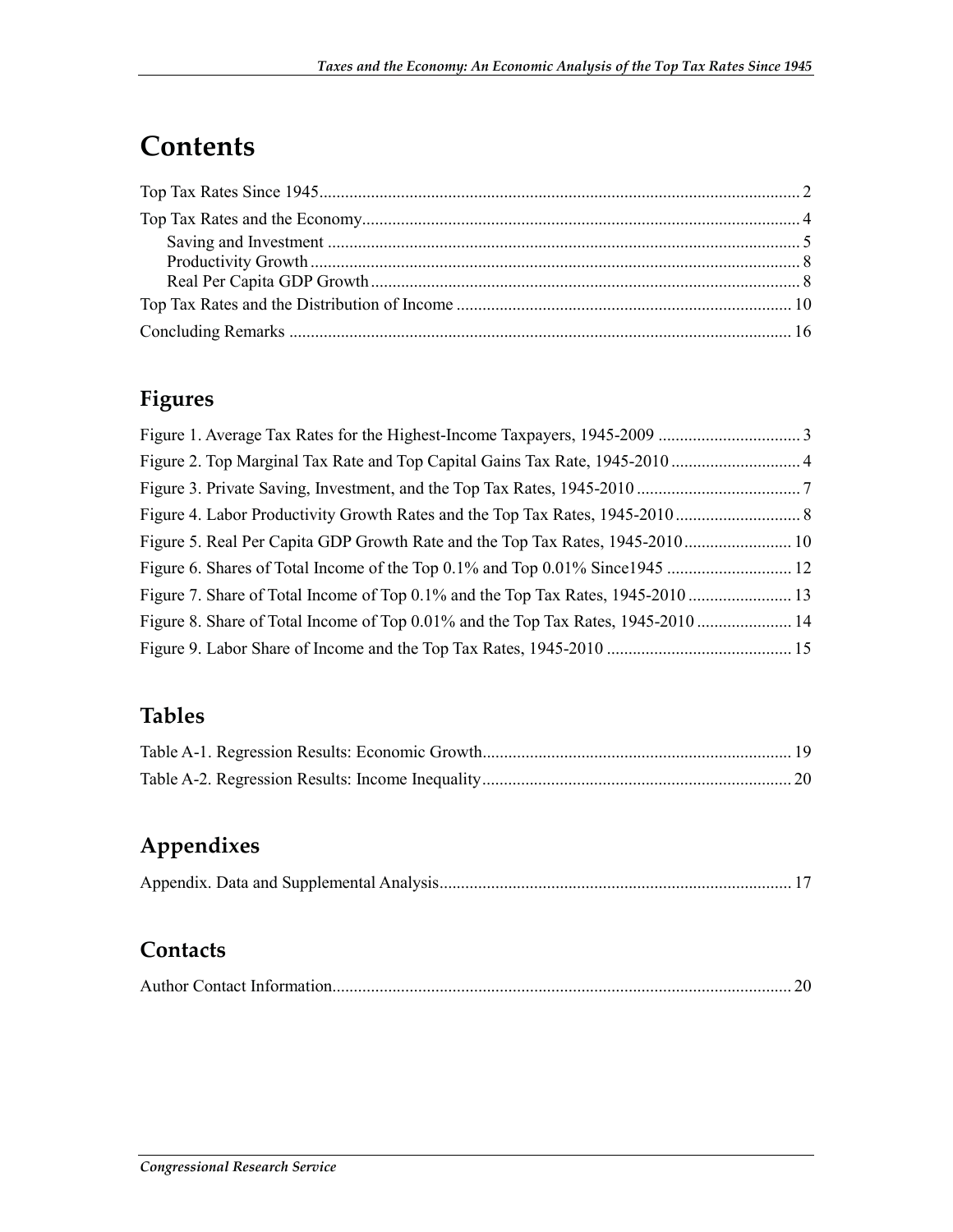he U.S. unemployment rate has been over 8% since February 2009 and the Blue Chip consensus forecast has it remaining above 8% throughout 2012. In addition, if current fiscal policies continue, the United States could be facing a debt level approaching 200% The U.S. unemployment rate has been over 8% since February 2009 and the Blue Chip consensus forecast has it remaining above 8% throughout 2012. In addition, if current fiscal policies continue, the United States could be f the benefits of beginning to address the long-term debt situation and risking damage to a still fragile economy by engaging in contractionary fiscal policy.<sup>2</sup> In the long term, many argue that debt reduction will eventually become the top priority. Ultimately, debt reduction would require increased tax revenues, reduced government spending, or a combination of the two. If increased tax revenue is part of long-term deficit reduction, expanding the tax base, raising tax rates, or a combination of the two would be required.

Income tax rates have been at the center of recent policy debates over taxes. Some have argued that raising tax rates, especially on higher income taxpayers, to increase tax revenues is part of the solution for long-term debt reduction. For example, the Senate recently passed the Middle Class Tax Cut Act (S. 3412), which would allow the 2001 and 2003 Bush tax cuts to expire for taxpayers with income over \$250,000 (\$200,000 for single taxpayers).<sup>3</sup> Some have argued that higher income tax rates on high income taxpayers would make the overall tax system more progressive.<sup>4</sup> The Senate recently considered legislation, the Paying a Fair Share Act of 2012 (S.  $2230$ ), that would implement the "Buffett rule" by raising the tax rate on millionaires.<sup>5</sup>

Other recent budget and deficit reduction proposals would reduce tax rates. The President's 2010 Fiscal Commission recommended reducing the budget deficit and tax rates by broadening the tax base—the additional revenues from broadening the tax base would be used for deficit reduction and tax rate reductions.<sup>6</sup> The plan advocated by House Budget Committee Chairman Paul Ryan, the *Path to Prosperity*, also proposes to reduce income tax rates by broadening the tax base. Both plans would broaden the tax base by reducing or eliminating tax expenditures.<sup>7</sup>

Advocates of lower tax rates argue that reduced rates would increase economic growth, increase saving and investment, and boost productivity. Proponents of higher tax rates argue that higher

 1 Congressional Budget Office (CBO), *The 2012 Long-term Budget Outlook*, June 2012.

<sup>2</sup> See CRS Report R41849, *Can Contractionary Fiscal Policy Be Expansionary?*, by Jane G. Gravelle and Thomas L. Hungerford.

 $3$  The 2001 and 2003 tax cuts (known as the Bush tax cuts) were temporarily extended in 2010 and are set to expire at the end of 2012; Congress may consider the fate of these tax cuts later this year. If the Bush tax cuts expire as scheduled, then tax rates will increase on ordinary income (e.g., wages and salaries), dividends, and capital gains. The House passed the Job Protection and Recession Prevention Act of 2012 (H.R. 8), which would extend all the 2001 and 2003 Bush tax cuts for another year. See CRS Report R42020, *The 2001 and 2003 Bush Tax Cuts and Deficit Reduction*, by Thomas L. Hungerford for an analysis of the Bush tax cuts.

<sup>&</sup>lt;sup>4</sup> Peter Diamond and Emmanuel Saez, "The Case for a Progressive Tax: From Basic Research to Policy Recommendations," *Journal of Economic Perspectives*, vol. 25, no. 4 (Fall 2011), pp. 165-190.

<sup>5</sup> See CRS Report R42043, *An Analysis of the "Buffett Rule"*, by Thomas L. Hungerford for an analysis of the Buffett rule.

<sup>6</sup> The National Commission on Fiscal Responsibility and Reform, *The Moment of Truth*, December 2010 available at http://www.fiscalcommission.gov/sites/fiscalcommission.gov/files/documents/TheMomentofTruth12\_1\_2010.pdf.

<sup>7</sup> For more information on tax expenditures, see CRS Report RL34622, *Tax Expenditures and the Federal Budget*, by Thomas L. Hungerford; and Thomas L. Hungerford, "Tax Expenditures: Good, Bad, or Ugly?," *Tax Notes*, vol. 113, no. 4 (October 23, 2006), pp. 325-334. Recent analysis suggests that there are impediments to base broadening by modifying tax expenditures, which would not allow for significant reductions in tax rates. See CRS Report R42435, *The Challenge of Individual Income Tax Reform: An Economic Analysis of Tax Base Broadening*, by Jane G. Gravelle and Thomas L. Hungerford.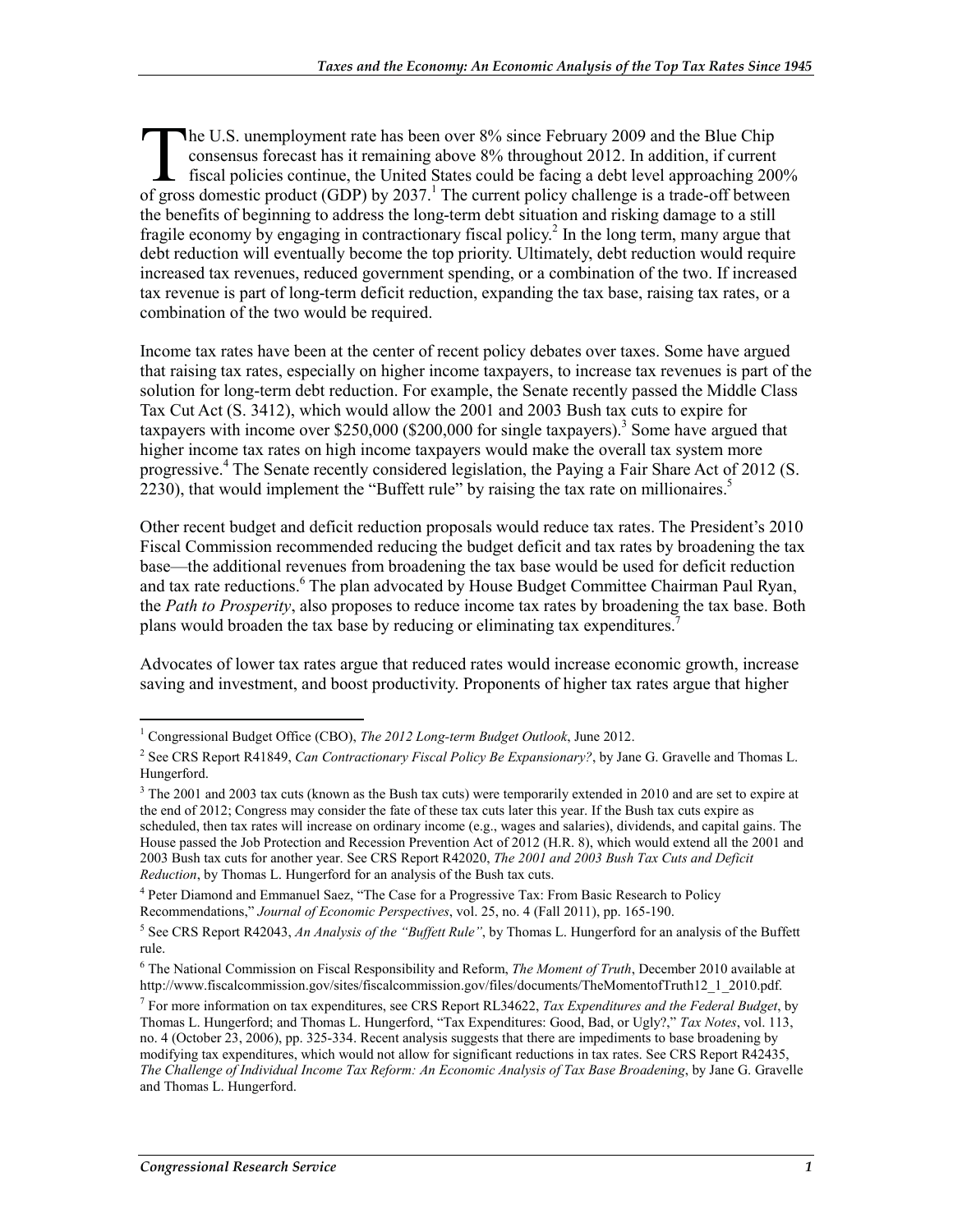tax revenues are necessary for debt reduction, that tax rates on the rich are too low (i.e., they violate the Buffett rule), and that higher tax rates on the rich would moderate increasing income inequality. This report examines individual income tax rates since 1945 in relation to these arguments and seeks to establish what, if any, relationship exists between the top tax rates and economic growth. The nature of these relationships, if any, is explored using statistical analysis. The analysis is limited to the post-World War II period because the U.S. income tax system was not broad-based before the war—less than 15% of families filed a tax return in 1939; 85% filed a return in 1945. For an overview of the broader issues of these relationships see CRS Report R42111, *Tax Rates and Economic Growth*, by Jane G. Gravelle and Donald J. Marples.

## **Top Tax Rates Since 1945**

Tax policy analysts often use two concepts of tax rates. The first is the marginal tax rate or the tax rate on the last dollar of income. If a taxpayer's income were to increase by \$1, the marginal tax rate indicates what proportion of that dollar would be paid in taxes. The highest marginal tax rate is referred to as the top marginal tax rate. How much an additional dollar is taxed depends on if it is ordinary income (e.g., wages) or capital gains. The second concept of tax rates is the average tax rate, which is the proportion of all income that is paid in taxes. An examination of the trend in the average tax rate provides information on how the tax burden has changed over time.

Although the statutory top marginal tax rate was over 90% in the 1950s, the average tax rate for the very rich was much lower. The average tax rates at five-year intervals since 1945 for the top 0.1% and top 0.01% of taxpayers is shown in **Figure 1**. The average tax rate for the top 0.01% (one taxpayer in 10,000) was about 60% in 1945 and fell to 24.2% by 1990. The average tax rate for the top 0.1% (one taxpayer in 1,000) was 55% in 1945 and also fell to 24.2% by 1990, following a similar downward path as the tax rate for the top 0.01%. Between 1990 and 1995, the average tax rate for both the top 0.1% and top 0.01% increased to about 31%. After 1995, the average tax rate for the top 0.01% was lower than that for the top 0.1%.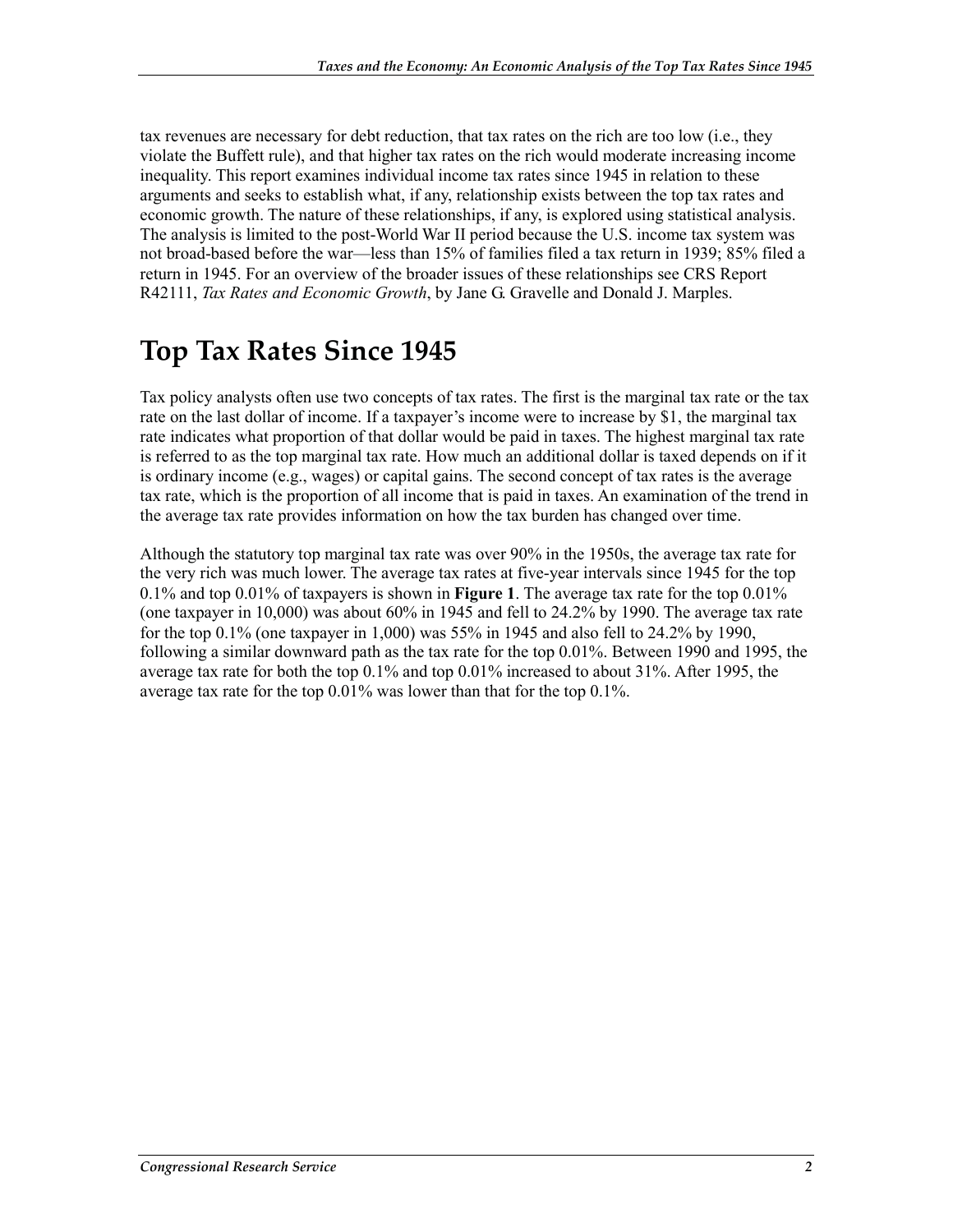

**Figure 1. Average Tax Rates for the Highest-Income Taxpayers, 1945-2009** 

**Source:** CRS calculations using Internal Revenue Service (IRS) Statistics of Income (SOI) information.

**Note:** The vertical axis is the average tax rate.

The trends in the statutory top marginal tax rate and the top capital gains tax rate are displayed in **Figure 2**. The general trend for the top marginal tax rate has been downward since 1945 (the higher, solid line in the figure). It fell from 94% in 1945 to 91% in the 1950s and 70% in the 1960s and 1970s to a low of 28% after the enactment of the Tax Reform Act of 1986 (TRA86; P.L. 99-514).<sup>8</sup> The top marginal tax rate subsequently increased to 39.6% in the 1990s, before being reduced to its current level of 35% by the Economic Growth and Tax Relief Reconciliation Act of 2001 (EGTRRA; P.L. 107-16).

<sup>&</sup>lt;sup>8</sup> In the 1970s, the top marginal tax rate on earned income was capped at 50%; only unearned income (e.g., interest and dividends) faced the 70% top marginal tax rate.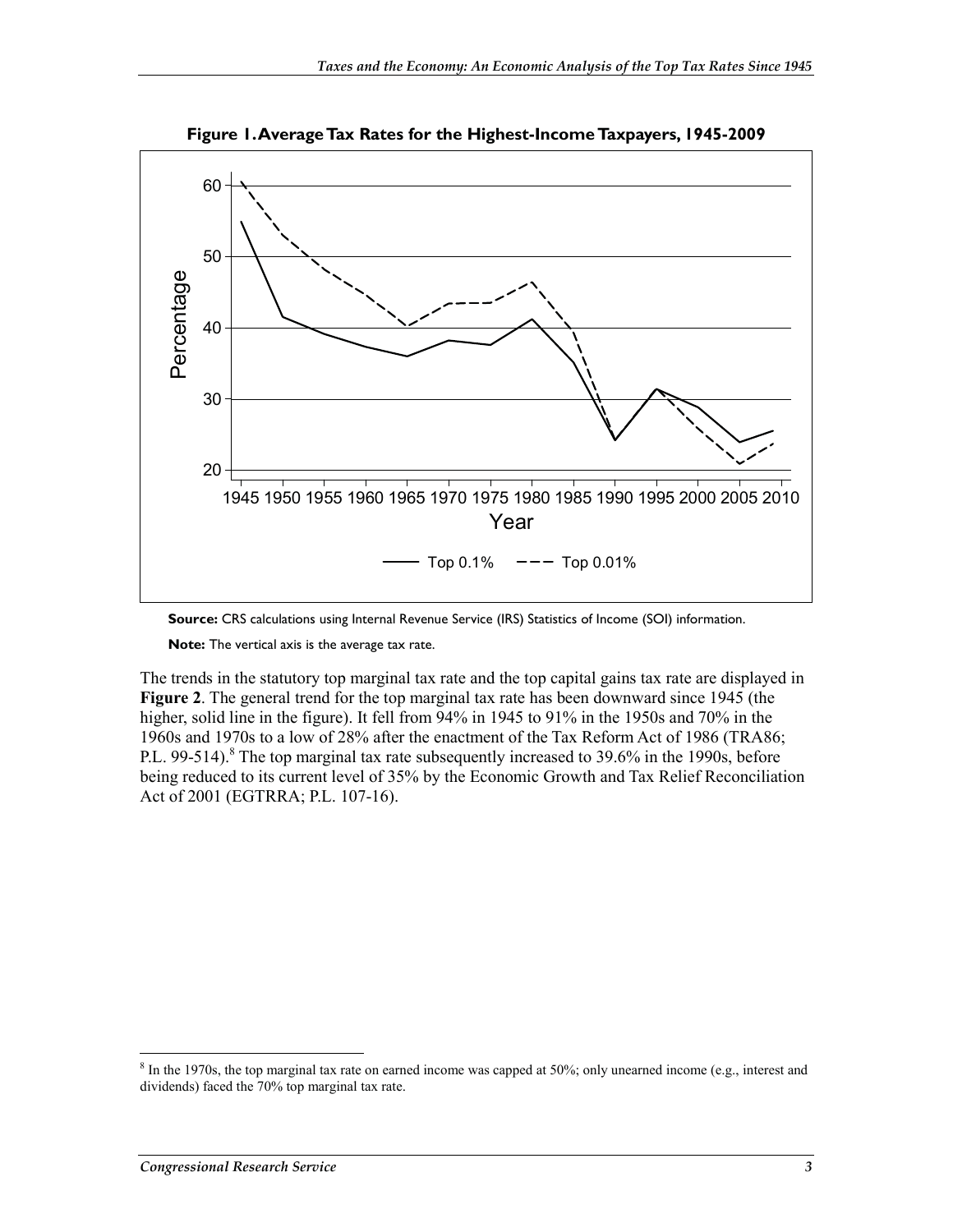

**Figure 2. Top Marginal Tax Rate and Top Capital Gains Tax Rate, 1945-2010** 

**Source:** Internal Revenue Service.

The variation in the top capital gains tax rate since 1945 has been much lower and there appears to be no distinctive trend (the lower, dashed line). The top capital gains tax rate was 25% before 1965, was raised to 35% in the 1970s, fell to 20% in the early 1980s, and rose to 28% after the enactment of TRA86. The rate was reduced to its current level of 15% (from 20%) by the Jobs and Growth Tax Relief Reconciliation Act of 2003 (JGTRRA; P.L. 108-27). The top capital gains tax rate is scheduled to return to 20% at the end of 2012.

### **Top Tax Rates and the Economy**

Some economists and policymakers often assert that reducing marginal tax rates would spur economic growth.<sup>9</sup> This could work through several mechanisms. First, lower tax rates could give people more after-tax income that could be used to purchase additional goods and services. This is a demand-side argument and is often invoked to support a temporary tax reduction as an expansionary fiscal stimulus. Second, reduced tax rates could boost saving and investment, which would increase the productive capacity of the economy and productivity.<sup>10</sup> Furthermore, some argue that reduced tax rates increase labor supply by increasing the after-tax wage rate. There is

<sup>1</sup> 9 See, for example, The National Commission on Fiscal Responsibility and Reform, *The Moment of Truth*, December 2010, p. 28. Support for this assertion often comes from theoretical textbook treatments, such as Robert J. Barro, *Macroeconomics*, 2<sup>nd</sup> ed. (New York: John Wiley & Sons, 1984).

<sup>&</sup>lt;sup>10</sup> This is a supply side argument. See CRS Report R42111, *Tax Rates and Economic Growth*, by Jane G. Gravelle and Donald J. Marples for a discussion of these issues.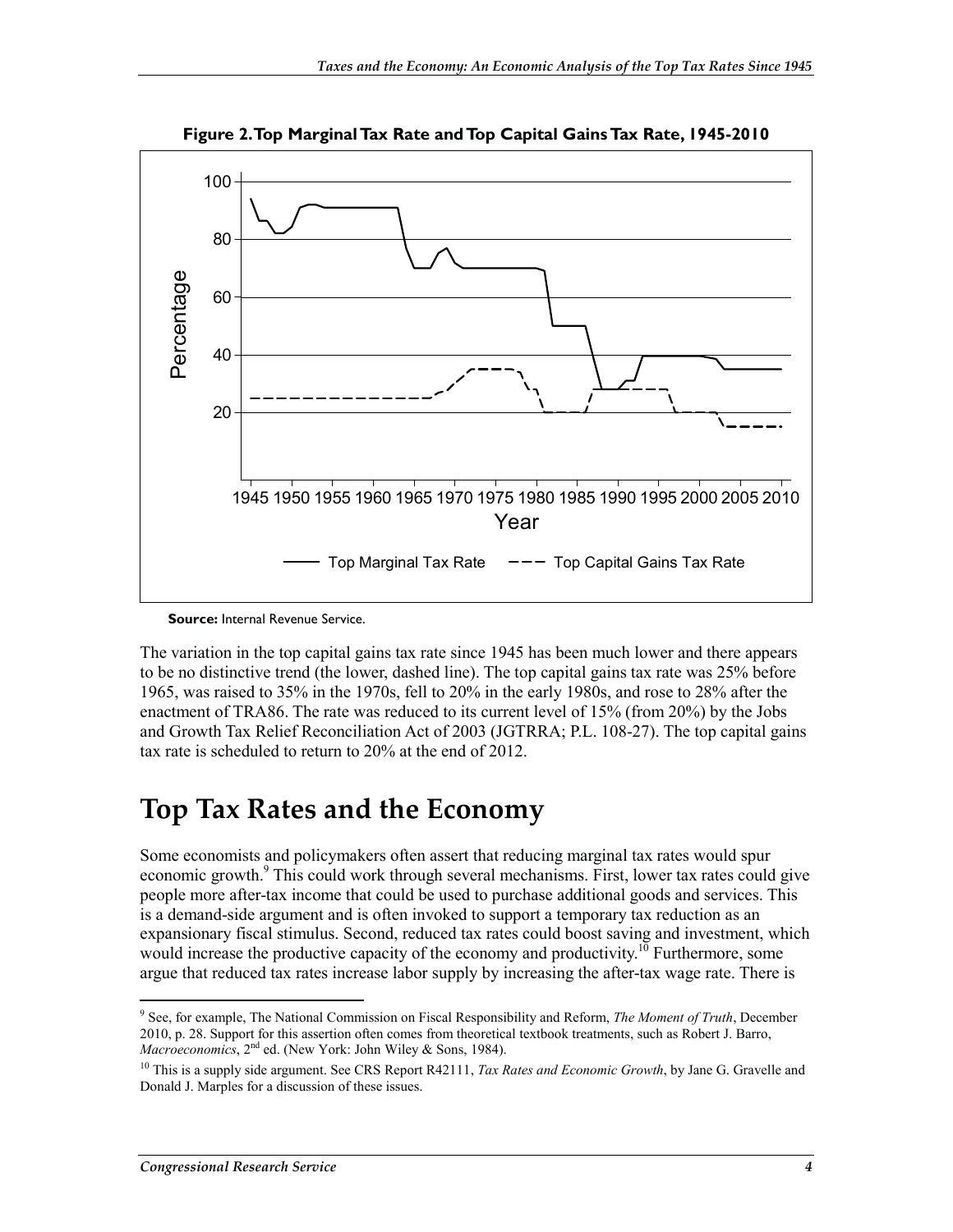substantial evidence, however, to suggest that labor supply responses to wage and tax changes are small for both men and women.<sup>11</sup> To the extent that these mechanisms are valid, it is expected that there would be an inverse relationship between the top tax rates and saving, investment, productivity growth, and real per capita GDP growth. Each relationship is examined.

#### **Saving and Investment**

Analysts caution against a low saving rate. They argue that high capital investment leads to higher economic growth and a higher future standard of living. But if capital investment is not financed by national saving it has to be financed by borrowing abroad.<sup>12</sup> Persistent borrowing from abroad builds up international liabilities and implies increasing flow of funds will be sent abroad as interest and dividends.

National saving is composed of two components: private saving and public saving. Private saving is the saving by households and businesses while public saving is the budget surpluses of local, state, and federal governments. If spending is greater than income, then saving is negative (i.e., people are reducing wealth or borrowing).

From an economic perspective, the effect of taxes on private saving is ambiguous. If taxes are reduced, the after-tax return on saving is larger; consequently, individuals may be able to maintain a target level of wealth and save less (wealth will grow due to the higher after-tax returns). This is the income effect and has lower taxes leading to less saving. However, the reduced after-tax return changes the relative price of consuming now (saving less) and future consumption (saving more) in favor of future consumption. This is the substitution effect and has lower taxes leading to more saving. The actual effect of a tax reduction depends on the relative magnitudes of the income and substitution effects.<sup>13</sup>

The simple relationships between the private saving ratio and the top tax rates are displayed in the top two charts in **Figure 3**. 14 Each point represents the private saving ratio and top tax rate for each year since 1945. The nature of the relationship is illustrated by the straight line in the figure, which graphically represents the correlation (fitted relationship or fitted values) between the two variables.<sup>15</sup> The slope of the fitted values line indicates how one variable changes when the other variable changes. For both the top marginal tax rate and the top capital gains tax rate there seems

<sup>&</sup>lt;u>.</u> 11 Costas Meghir and David Phillips, "Labour Supply and Taxes," in *Dimensions of Tax Design: The Mirrlees Review*, ed. Stuart Adams and others (Oxford: Oxford University Press, 2010), pp. 202-274; Robert A. Moffitt and Mark O. Wilhelm, "Taxation and the Labor Supply Decisions of the Affluent," in *Does Atlas Shrug? The Economic Consequences of Taxing the Rich*, ed. Joel B. Slemrod (Cambridge, MA: Harvard University Press, 2000), pp. 193-239; Francine D. Blau and Lawrence M. Kahn, "Changes in the Labor Supply Behavior of Married Women: 1980-2000," *Journal of Labor Economics*, vol. 25, no. 3 (2007), pp. 393-438; Bradley T. Heim, "The Incredible Shrinking Elasticities: Married Female Labor Supply, 1978-2002," *Journal of Human Resources*, vol. 42, no. 4 (Fall 2007), pp. 881-918; and Kelly Bishop, Bradley Heim, and Kata Mihaly, "Single Women's Labor Supply Elasticities: Trends and Policy Implications," *Industrial and Labor Relations Review*, vol. 63, no. 1 (October 2009), pp. 146-168.

<sup>&</sup>lt;sup>12</sup> Edward Gramlich, "The Importance of Raising National Saving," the Benjamin Rush Lecture, Dickinson College, PA., March 2, 2005.

<sup>13</sup> See Richard A. Musgrave, *The Theory of Public Finance: A Study in Public Economy* (New York: McGraw-Hill Book Company, 1959).

<sup>&</sup>lt;sup>14</sup> The saving ratio is the ratio of private saving to potential GDP (the level of GDP attainable when resources are fully employed).

 $<sup>15</sup>$  The fitted values are the points on the straight line that best characterize the relationship between two variables.</sup>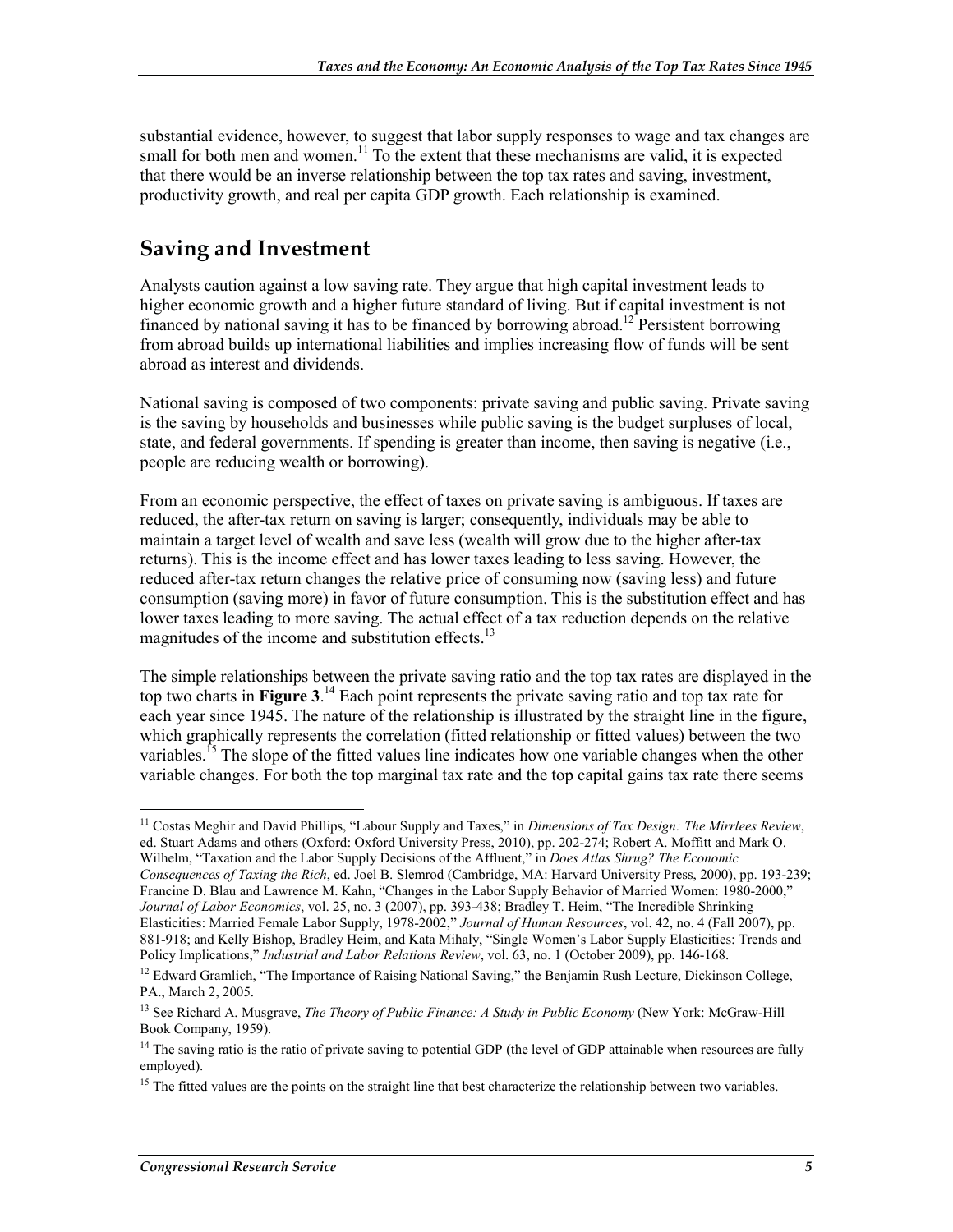to be a positive relationship—the higher the tax rate, the higher the saving ratio. The observed correlation between the tax rates and the saving ratio, however, could be coincidental or spurious. Estimation of the correlations controlling for other factors affecting saving and paying particular attention to the statistical properties of the variables indicates that the relationship observed in **Figure 3** is likely coincidental (and not statistically significant)—suggesting the top tax rates are not associated with private saving.<sup>16</sup> Other research suggests that taxes generally have had a negligible effect on private saving.<sup>17</sup> But public saving can be reduced if tax revenue is reduced due to tax rate reductions. The overall effect of tax reductions on national saving could be negative—that is, national saving falls.<sup>18</sup>

Taxes can affect investment not only through the income and substitution effects related to saving, but also through a risk-taking effect. The capital gains tax rate has been singled out as being important to investment. For risk-averse investors, the capital gains tax could act as insurance for risky investments by reducing the losses as well as the gains—it decreases the variability of investment returns.<sup>19</sup> Consequently, a rise in the capital gains top rate could increase investment because of reduced risk.

The bottom charts in **Figure 3** show the observed relation between the private fixed investment ratio (investment divided by potential GDP) and the top tax rates. The fitted values suggest there is a negative relationship between the investment ratio and top tax rates. But regression analysis does not find the correlations to be statistically significant (see **Table A-1** in the appendix) suggesting that the top tax rates do not necessarily have a demonstrably significant relationship with investment.<sup>20</sup>

<sup>16</sup> The regression results are reported in **Table A-1**. Also see CRS Report R42111, *Tax Rates and Economic Growth*, by Jane G. Gravelle and Donald J. Marples.

<sup>17</sup> Eric Engen, Jane Gravelle, and Kent Smetters, "Dynamic Tax Models: Why They Do the Things They Do," *National Tax Journal*, vol. 50, no. 3 (September 1997), pp. 631-656; and Organisation for Economic Co-operation and

Development, *Tax and the Economy: A Comparative Assessment of OECD Countries*, Tax Policy Studies No. 6, 2001. 18 See Edward F. Denison, *Trends in American Economic Growth, 1929-1982* (Washington: The Brookings Institution, 1985); and CRS Report RL33482, *Saving Incentives: What May Work, What May Not*, by Thomas L. Hungerford.

<sup>19</sup> Leonard F. Burman, *Labyrinth of Capital Gains Tax Policy: A Guide for the Perplexed* (Washington: Brookings Institution Press, 1999).

<sup>20</sup> For further evidence see CRS Report R42111, *Tax Rates and Economic Growth*, by Jane G. Gravelle and Donald J. Marples; and Christina D. Romer and David H. Romer, *The Incentive Effects of Marginal Tax Rates: Evidence from the Interwar Era*, National Bureau of Economic Research, Working Paper 17860, February 2012.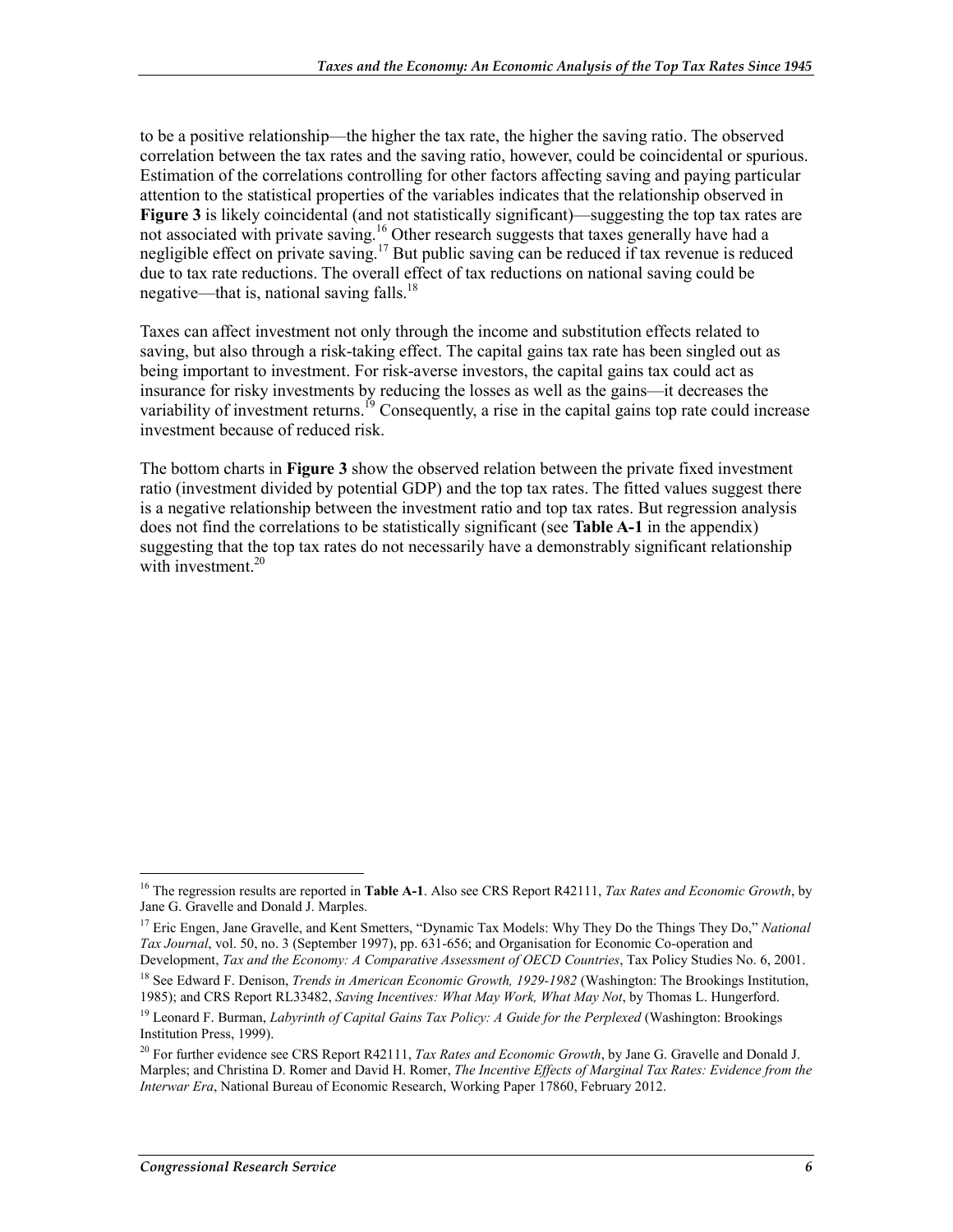



*CRS-7*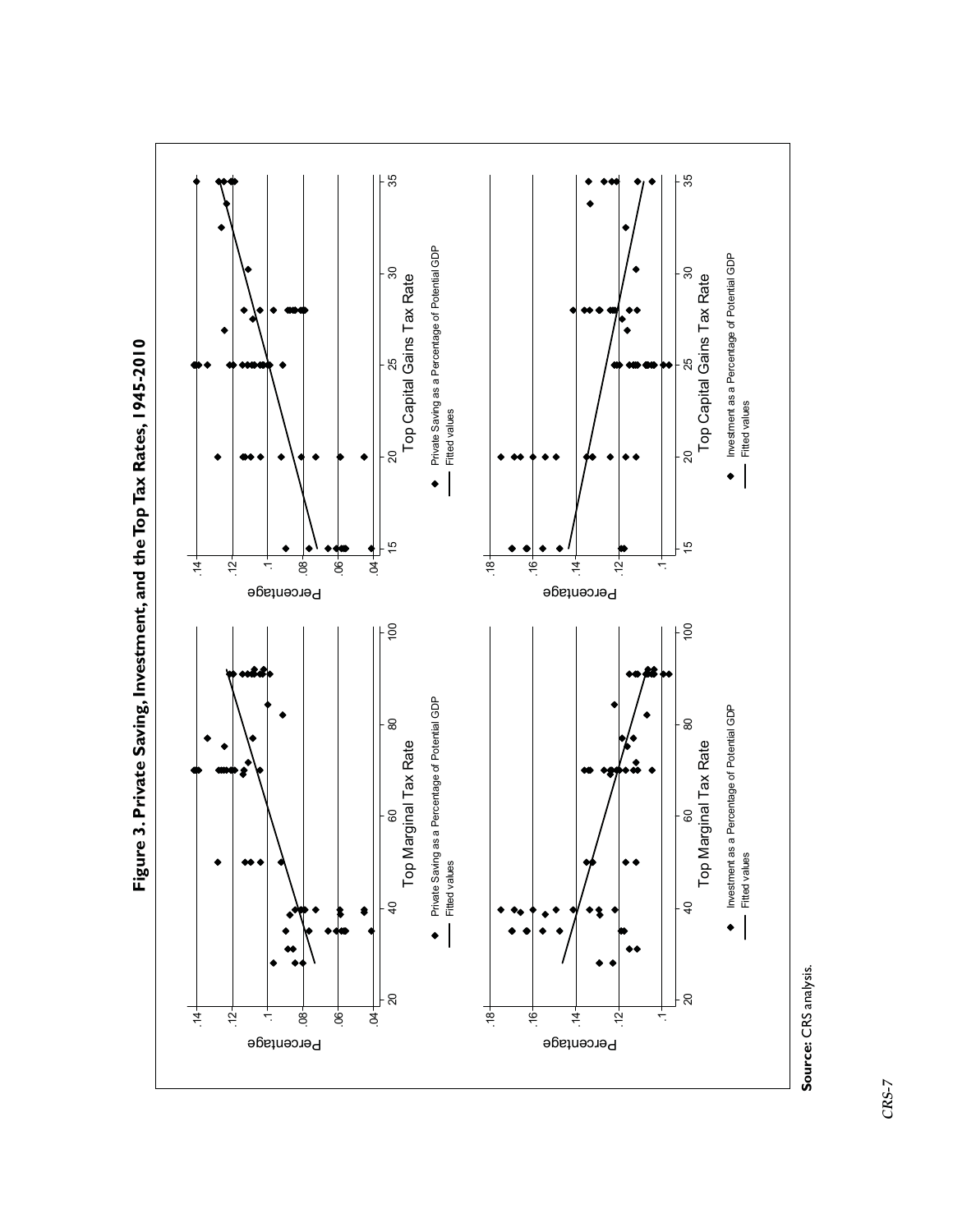#### **Productivity Growth**

Productivity can increase due to investment, innovation, improvement in labor skills, increases in entrepreneurship, and enhanced competition.<sup>21</sup> It is often argued that lower tax rates have a positive effect on all of these factors. Consequently, it would be expected that lower tax rates enhance productivity growth. **Figure 4** displays the relationship between labor productivity growth and the top tax rates. The fitted values suggest that the top marginal tax rate has a slight positive association with productivity growth while the top capital gains tax rate has a slight negative association with productivity growth. The regression analysis, however, does not find either relationship to be statistically significant (see **Table A-1**), suggesting the top tax rates are not necessarily associated with productivity growth.



**Figure 4. Labor Productivity Growth Rates and the Top Tax Rates, 1945-2010** 

**Source:** CRS analysis.

**Note:** The vertical axis is the labor productivity growth rate.

#### **Real Per Capita GDP Growth**

The annual real per capita GDP growth rate plotted against the top marginal tax rate and top capital gains tax rate is shown in **Figure 5**. Each point represents the real per capita GDP growth

<sup>21</sup> Office of National Statistics, *The ONS Productivity Handbook*, Basingstoke, Hampshire, UK, 2007, Ch. 3, http://www.ons.gov.uk.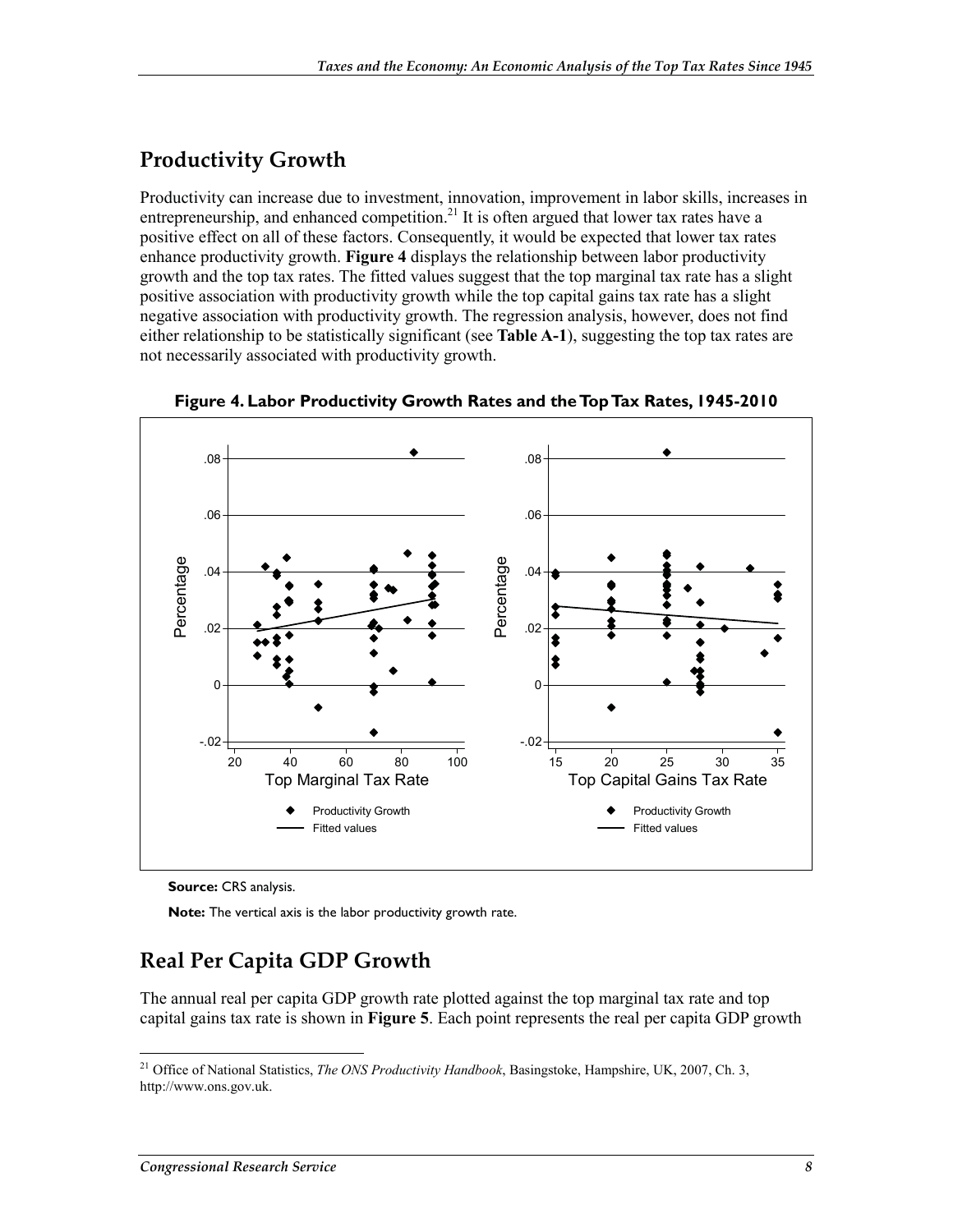rate and tax rate for each year since 1945. The fitted values seem to suggest that higher tax rates are associated with slightly higher real per capita GDP growth rates. The top marginal tax rate in the 1950s was over 90%, and the real GDP growth rate averaged 4.2% and real per capita GDP increased annually by 2.4% in the 1950s. In the 2000s, the top marginal tax rate was 35% while the average real GDP growth rate was 1.7% and real per capita GDP increased annually by less than 1%.

The scattered points, however, generally are not close to the fitted values line indicating that the association between GDP growth and the top tax rates is not strong.<sup>22</sup> Furthermore, the observed positive association between real GDP growth and the top tax rates shown in the figure could be coincidental or spurious because of changes to the U.S. economy over the past 65 years.<sup>23</sup> The statistical analysis using multivariate regression (reported in **Table A-1**) does not find that either top tax rate has a statistically significant association with the real GDP growth rate.<sup>24</sup>

These results are generally consistent with previous research on tax cuts. Some studies find that a broad based tax rate reduction has a small to modest, positive effect on economic growth.<sup>25</sup> Other studies have found that a broad based tax reduction, such as the Bush tax cuts, has no effect on economic growth.<sup>26</sup> It would be reasonable to assume that a tax rate change limited to a small group of taxpayers at the top of the income distribution would have a negligible effect on economic growth.

<u>.</u>

<sup>22</sup> Also see CRS Report R42111, *Tax Rates and Economic Growth*, by Jane G. Gravelle and Donald J. Marples.

 $^{23}$  Immediately after World War II, the U.S. was the dominant world economy. This dominant position was gradually reduced as the European and Asian economies recovered and U.S. current account deficits grew.

<sup>&</sup>lt;sup>24</sup> Statistical significance provides information on the likelihood a result occurs by chance.

<sup>25</sup> Eric Engen and Jonathan Skinner, "Taxation and Economic Growth," *National Tax Journal*, vol. 49, no. 4 (December 1996), pp. 617-642; and Charles W. Calomiris and Kevin A. Hassett, "Marginal Tax Rate Cuts and the Public Tax Debate," *National Tax Journal*, vol. 55, no. 1 (March 2002), pp. 119-131.

<sup>&</sup>lt;sup>26</sup> Martin Feldstein and Douglas W. Elmendorf, "Budget Deficits, Tax Incentives, and Inflation: A Surprising Lesson from the 1983-1984 Recovery," in *Tax Policy and the Economy*, ed. Lawrence H. Summers, vol. 3 (Cambridge, MA: MIT Press, 1989), pp. 1-23; William G. Gale and Samara R. Potter, "An Economic Evaluation of the Economic Growth and Tax Relief Reconciliation Act of 2001," *National Tax Journal*, vol. 55, no. 1 (March 2002), pp. 133-186; and William G. Gale and Peter R. Orszag, "Economic Effects of Making the 2001 and 2003 Tax Cuts Permanent," *International Tax and Public Finance*, vol. 12 (2005), pp. 193-232.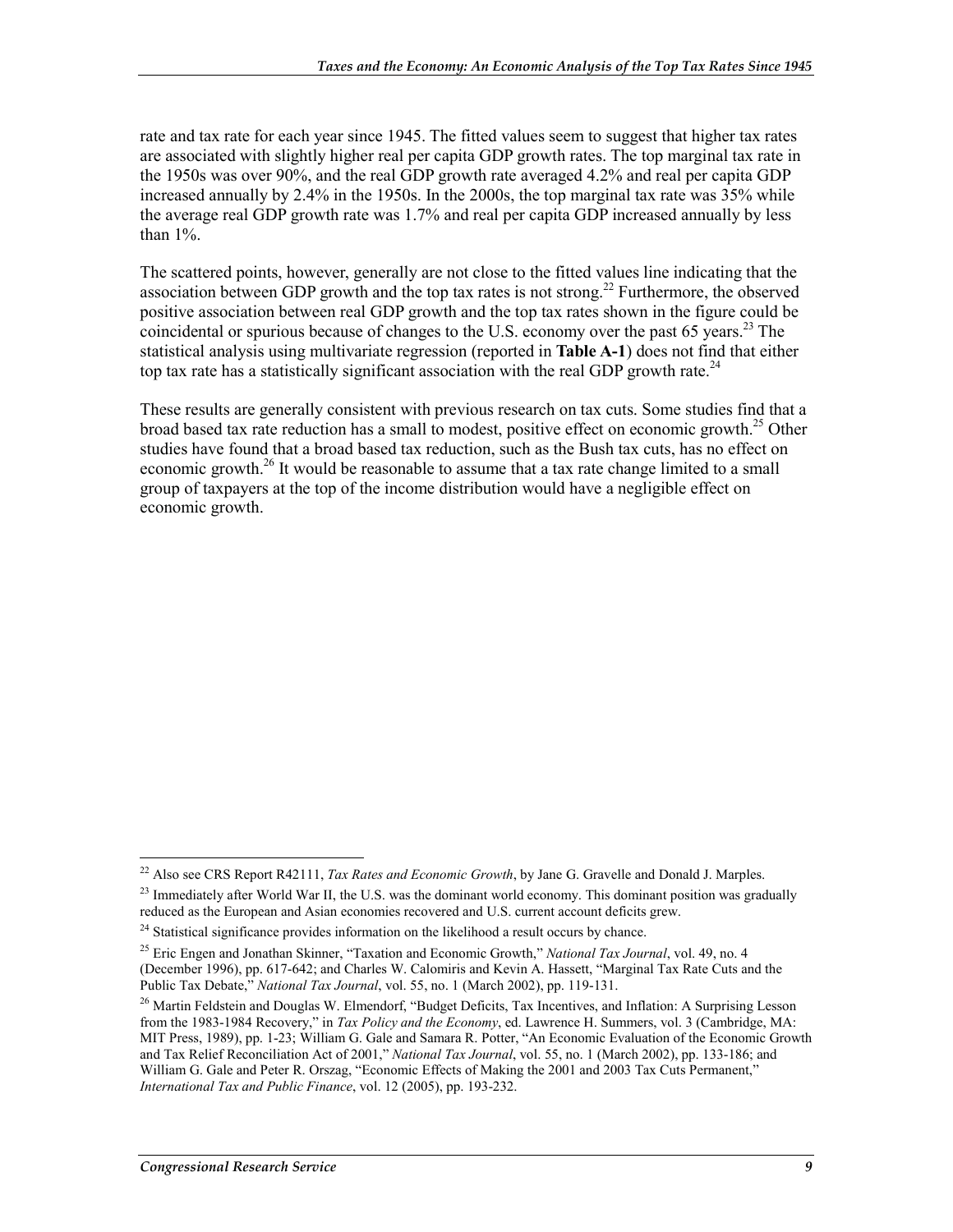

**Figure 5. Real Per Capita GDP Growth Rate and the Top Tax Rates, 1945-2010** 

**Source:** CRS analysis.

**Note:** The vertical axis is the real per capita GDP growth rate.

### **Top Tax Rates and the Distribution of Income**

It is recognized that measure of U.S. income disparities have increased over the past 35 years.<sup>27</sup> According to income tax data, average inflation-adjusted or real income increased by 116% (that is, about doubled) since 1945.<sup>28</sup> Average real income increased by 395% for the top  $0.1\%$  and by 692% for the top 0.01% over this period. Average real income for the balance of the top 1% in the income distribution (i.e., all but the top 0.1%) increased by about 165%. The share of income going to the top 1% increased from 12.5% in 1945 to 19.8% in 2010. Three-quarters of this increase in income share went to the top 0.1%. Since the major changes in the distribution of income were largely due to changes in the top 0.1% of the income distribution, the focus of the analysis is on the top 0.1%.

Arguments are offered for and against reducing income inequality. The classic argument against rising income inequality is the rich get richer and the poor get poorer. This can increase poverty,

<sup>27</sup> CBO, *Trends in the Distribution of Income Between 1979 and 2007*, October 2011; CRS Report R42131, *Changes in the Distribution of Income Among Tax Filers Between 1996 and 2006: The Role of Labor Income, Capital Income, and Tax Policy*, by Thomas L. Hungerford; and CRS Report R42400, *The U.S. Income Distribution and Mobility: Trends and International Comparisons*, by Linda Levine.

<sup>28</sup> Thomas Piketty and Emmanuel Saez, "Income Inequality in the United States, 1913-1998," *Quarterly Journal of Economics*, vol. 118, no. 1 (February 2003), pp. 1-39, with updated tables available at http://elsa.berkeley.edu/~saez/.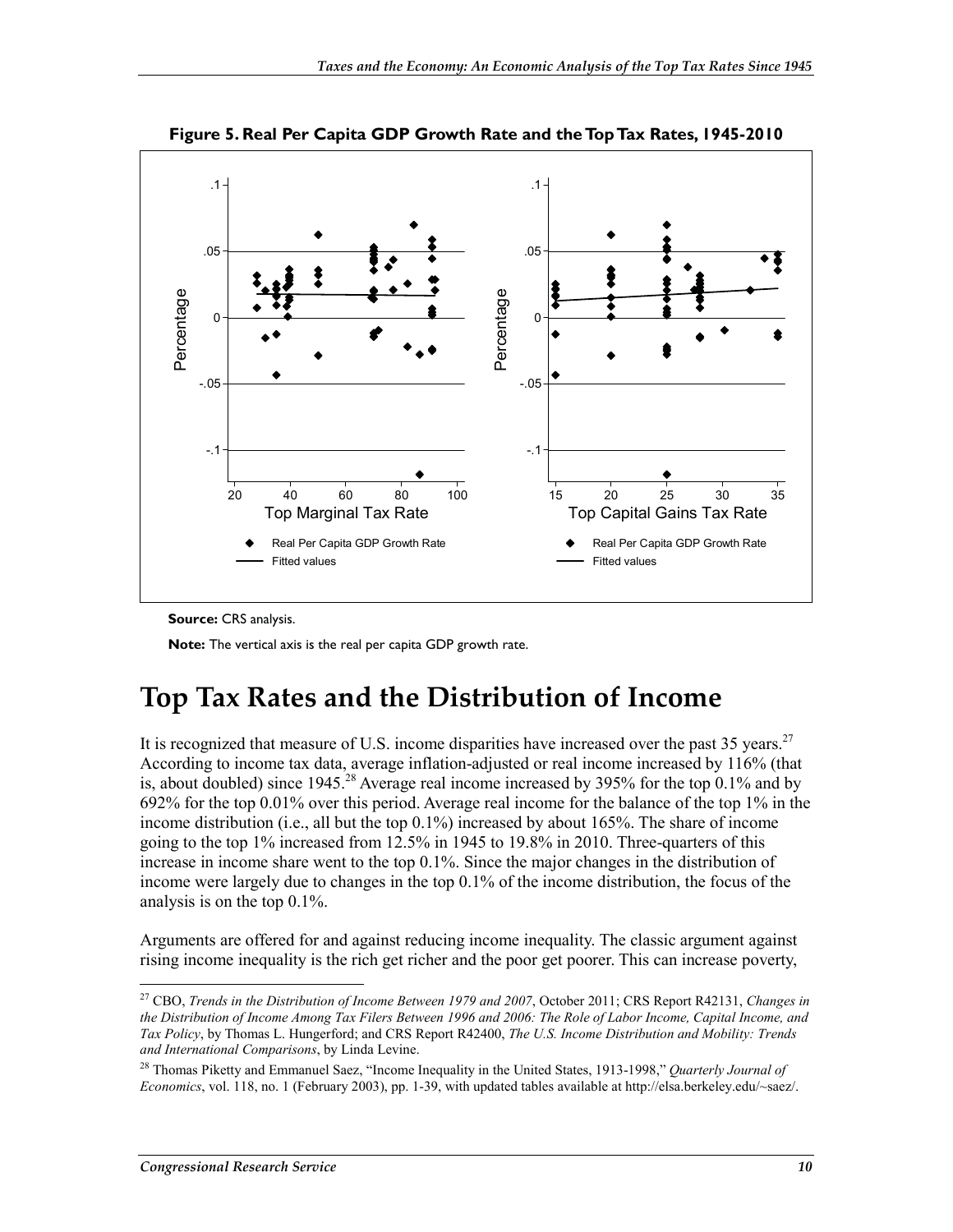reduce well-being, and reduce social cohesion. Consequently, many argue that reducing income inequality may reduce various social ills. Some researchers are concerned about the consequences of rising income inequality. Some research has found that large income and class disparities adversely affect health and economic well-being.<sup>29</sup>

In contrast, others point out that average real income has been rising, so while the rich are getting richer, the poor are not necessarily getting poorer. In addition, many argue that some income inequality is necessary to encourage innovation and entrepreneurship—the possibility of large rewards and high income are incentives to bear the risks.<sup>30</sup> Many argue that income or social mobility reduces income inequality and increases well-being.<sup>31</sup>

**Figure 6** displays the trend in the income (before taxes) share of the top 0.1% (the top solid line in the figure) and the top  $0.01\%$  (the lower dashed line) since  $1945.<sup>32</sup>$  Under both definitions of the top of the income distribution (i.e., the rich), the income shares were relatively stable until the late 1970s and then started to rise. In 1945, the income share of the top 0.1% was 4.2%, increased to 12.3% by 2007, fell during the 2007-2009 recession, and started to rise again in  $2010^{33}$  The income share of the top 0.01% followed the same overall trend.

<u>.</u>

<sup>29</sup> Michael Marmot, *The Status Syndrome: How Social Standing Affects Our Health and Longevity* (New York: Henry Holt and Co., 2004); Richard G. Wilkinson, *Unhealthy Societies: The Afflictions of Inequality* (New York: Routledge, 1996); Robert Frank, *Falling Behind: How Rising Inequality Hurts the Middle-Class* (Berkeley, CA: University of California Press, 2007); and Gopal K. Singh and Mohammad Siahpush, "Widening Socioeconomic Inequalities in US Life Expectancy, 1980-2000," *International Journal of Epidemiology*, vol. 35 (May 2006), pp. 969-979.

<sup>30</sup> Donald Deere and Finis Welch, "Inequality, Incentives, and Opportunity," *Social Philosophy and Policy*, vol. 19, no. 1 (2002), pp. 84-109.

<sup>31</sup> Milton Friedman, *Capitalism and Freedom* (Chicago: University of Chicago Press, 1962), p. 171.

 $32$  Note that the top 0.1% in the income distribution includes the top 0.01%. These are two different definitions of the rich. The top  $0.1\%$  represents one family in 1,000 and the top  $0.01\%$  represents one in 10,000.

<sup>&</sup>lt;sup>33</sup> These trends are consistent with evidence that the income of high-income households has become more cyclical since 1980. See Jonathan A. Parker and Annette Vissing-Jorgensen, "The Increase in Income Cyclicality of High-Income Households and Its Relation to the Rise in Top Income Shares," *Brookings Papers on Economic Activity*, Fall 2010, pp. 1-55.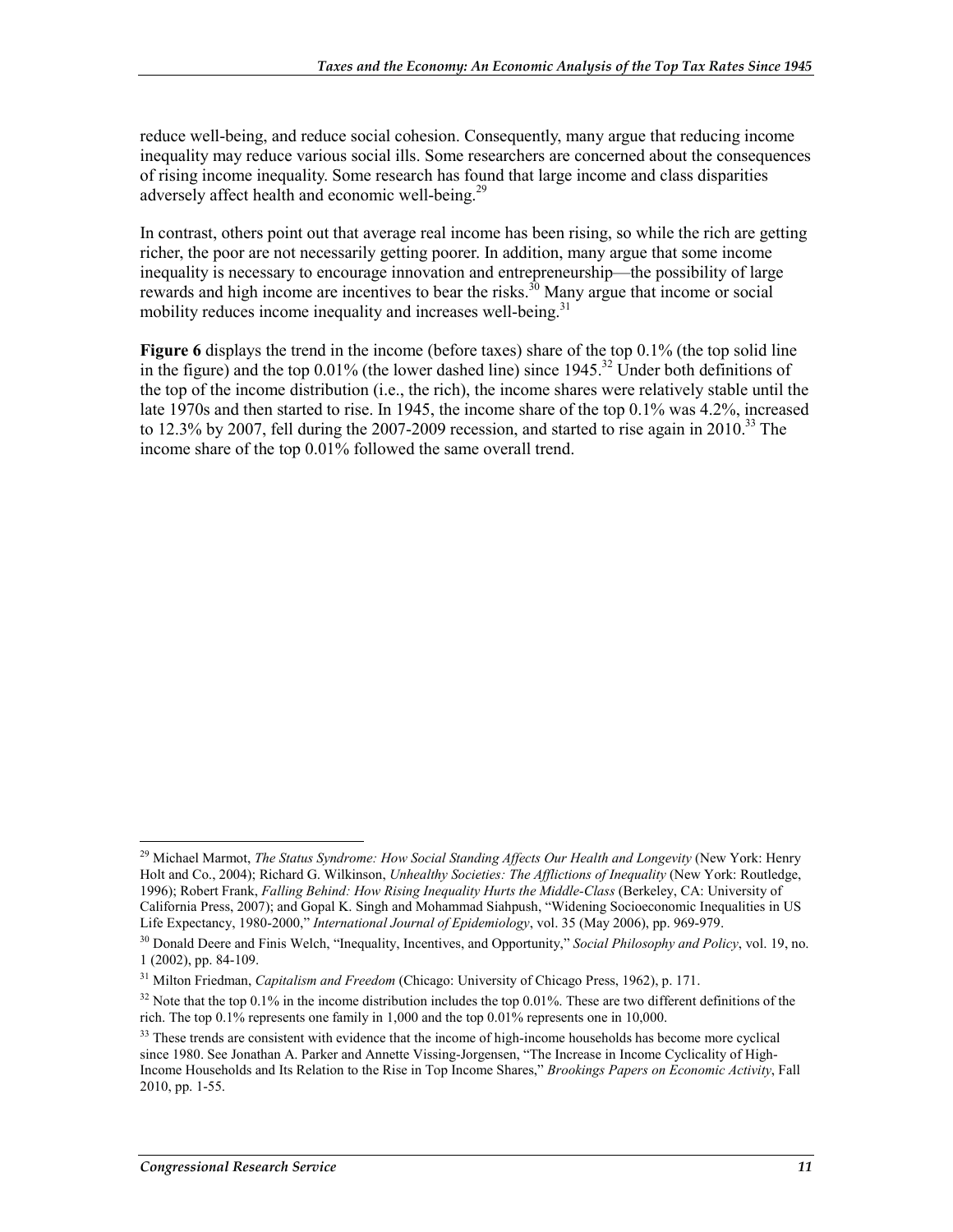

**Figure 6. Shares of Total Income of the Top 0.1% and Top 0.01% Since1945** 

**Source:** Piketty and Saez.

**Note:** The vertical axis is the share of total income.

The observed relationship between the top tax rates and the income share of the top 0.1% and the top 0.1% are displayed in **Figure 7** (the top 0.1%) and **Figure 8** (the top 0.01%). Under both definitions of the rich, the fitted values suggest that there is a strong negative relationship between the top tax rates and the income shares accruing to families at the top of the income distribution. These results suggest that as the top tax rates are reduced, the share of income accruing to the top of the income distribution increases—that is, income disparities increase. The regression analysis results reported in **Table A-2** show that these relationships are statistically significant. Similar results by other researchers have been obtained for other countries.<sup>34</sup>

<sup>&</sup>lt;sup>34</sup> A. B. Atkinson and Andrew Leigh, "Top Income in New Zealand 1921-2005: Understanding the Effects of Marginal Tax Rates, Migration Threat, and the Macroeconomy," *Review of Income and Wealth*, vol. 54, no. 2 (June 2008), pp. 149-165; and Thomas Piketty, Emmanuel Saez, and Stefanie Stantcheva, *Optimal Taxation of Top Labor Incomes: A Tale of Three Elasticities*, National Bureau of Economic Research, Working Paper 17616, November 2011.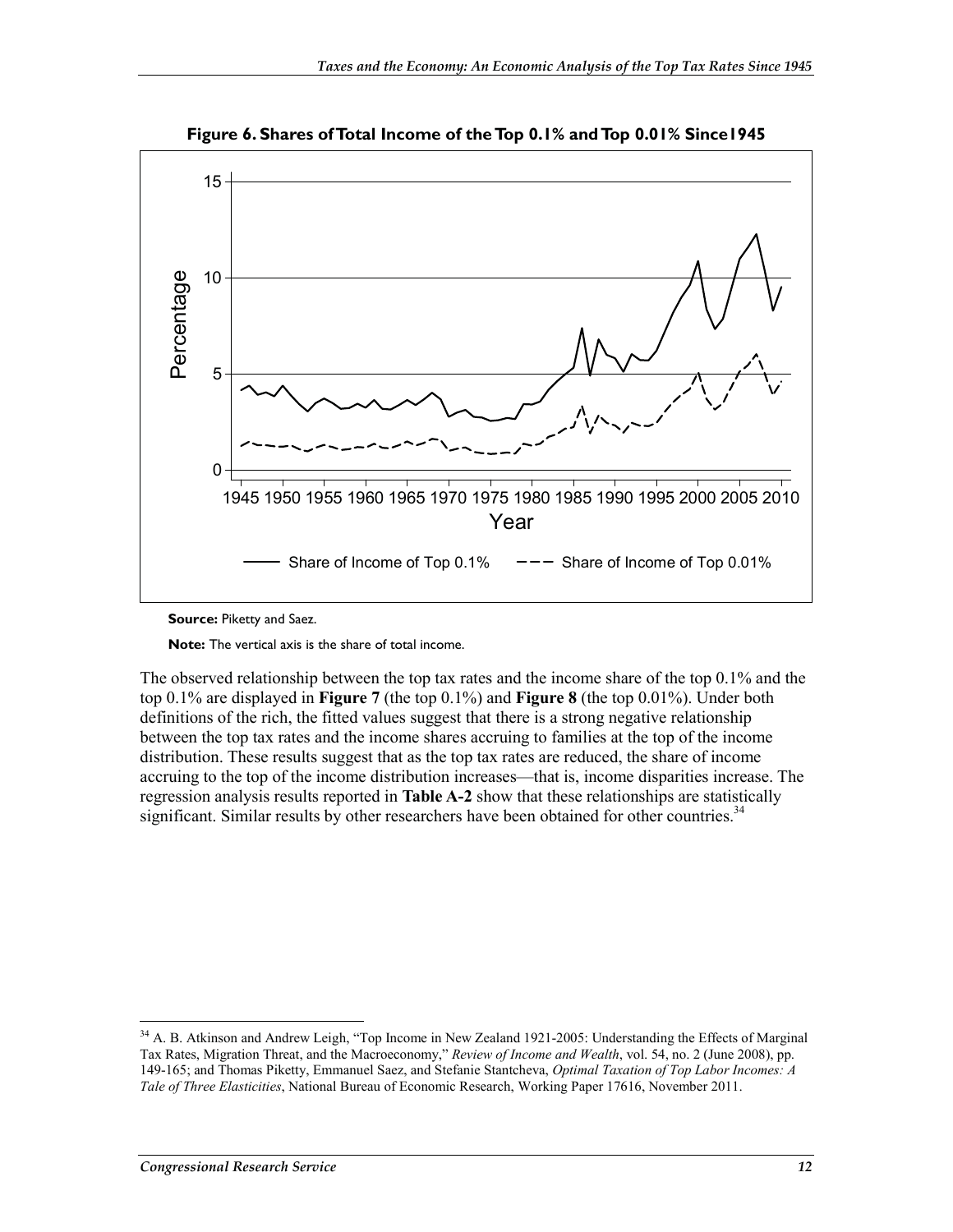

**Figure 7. Share of Total Income of Top 0.1% and the Top Tax Rates, 1945-2010** 

**Source:** CRS analysis of Piketty and Saez data.

**Note:** The vertical axis is the share of total income.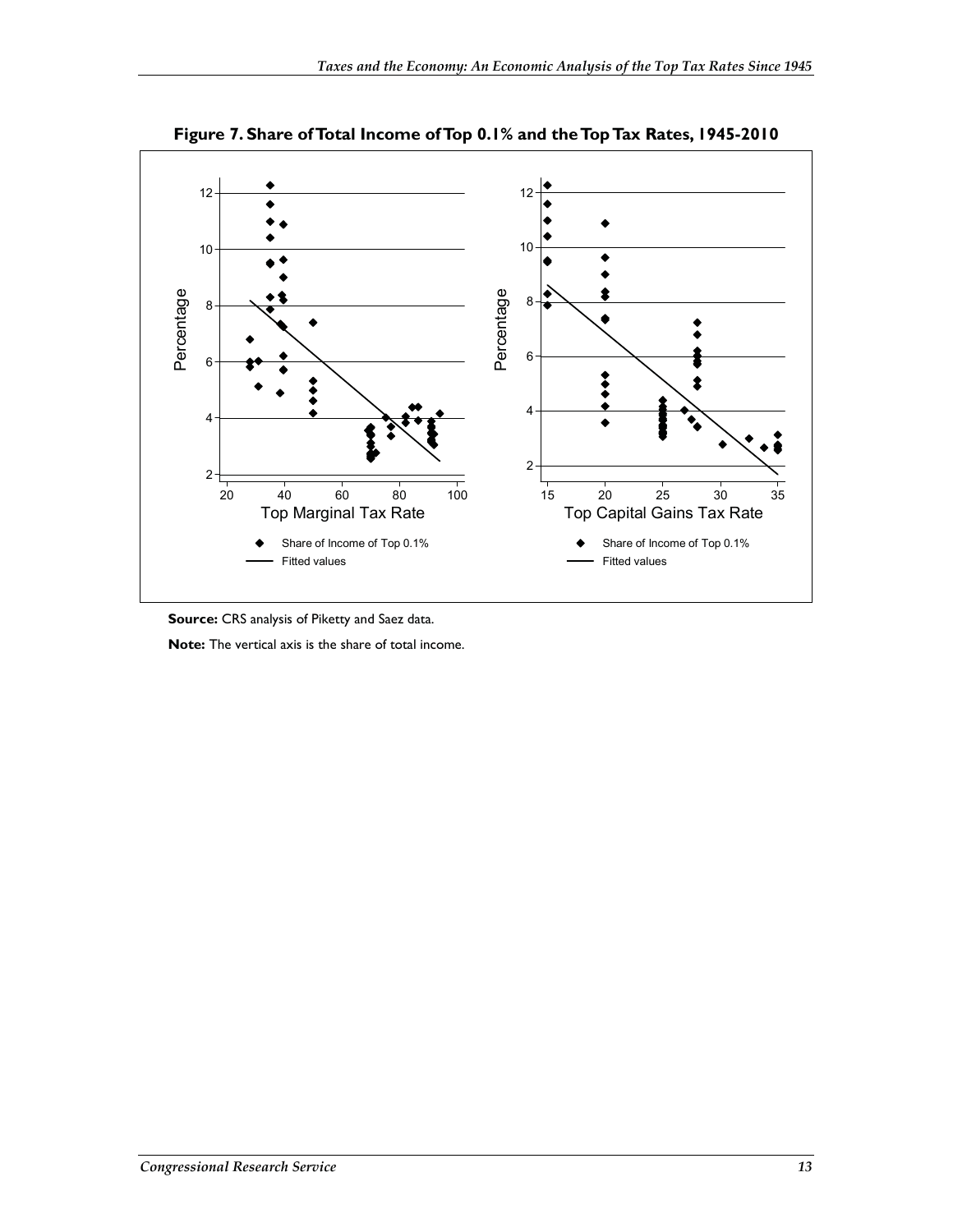

**Figure 8. Share of Total Income of Top 0.01% and the Top Tax Rates, 1945-2010** 



**Note:** The vertical axis is the share of total income.

Research has shown that changes in capital gains and dividends were the largest contributor to the increase in income inequality since the mid-1990s.<sup>35</sup> Capital gains and dividends have become a larger share of total income over the past decade and a half while earnings have become a smaller share.<sup>36</sup> This suggests that labor's share of income could also be related to the top tax rates.<sup>37</sup> **Figure 9** displays this relationship. The fitted values show that the labor share of income is higher with higher top marginal tax rates and higher top capital gains tax rates. This relationship is statistically significant (see **Table A-2**).

<sup>35</sup> CRS Report R42131, *Changes in the Distribution of Income Among Tax Filers Between 1996 and 2006: The Role of Labor Income, Capital Income, and Tax Policy*, by Thomas L. Hungerford.

<sup>36</sup> Ibid.

 $37$  National income is split into the share going to labor (wages) and the share going to capital (capital income).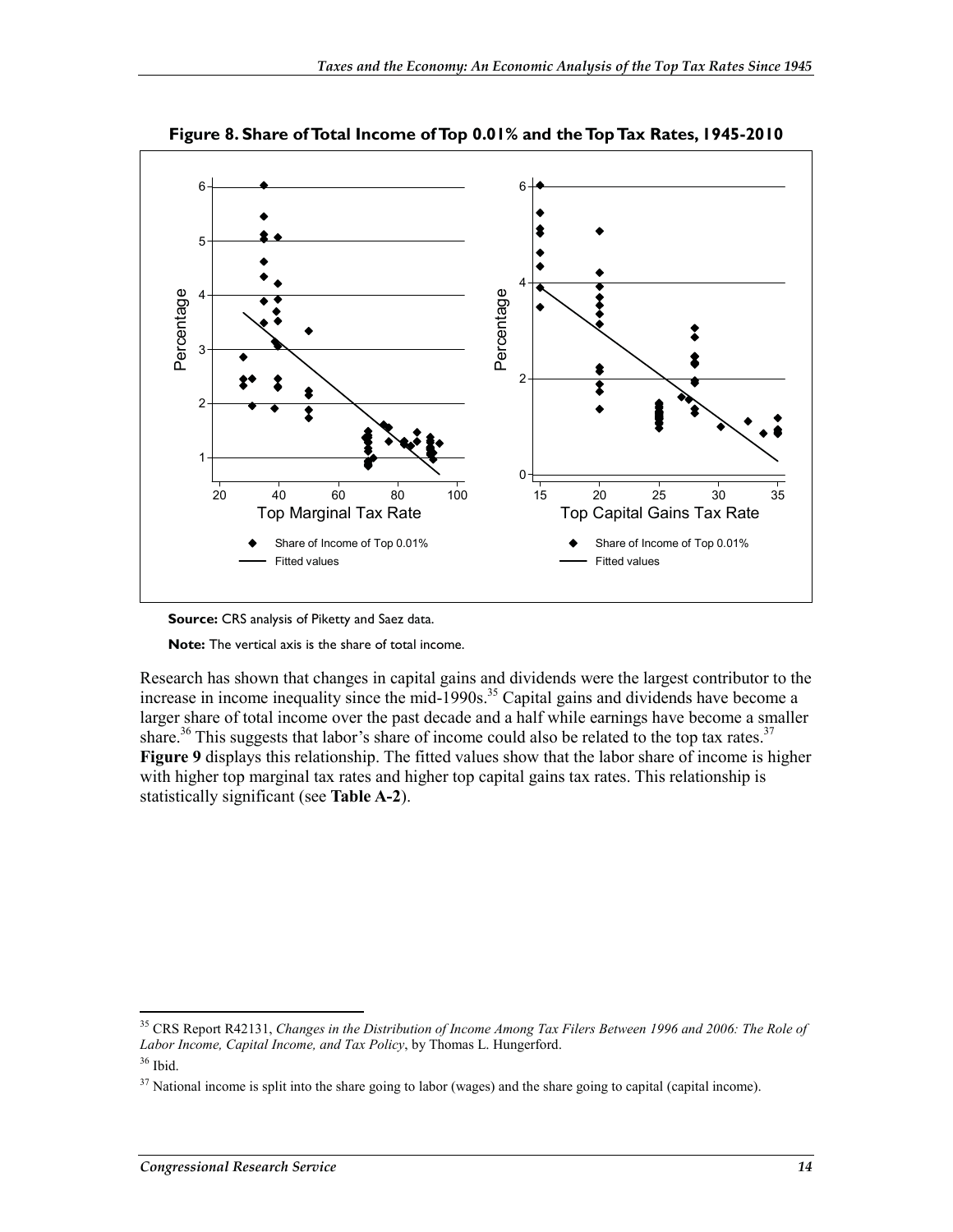

**Figure 9. Labor Share of Income and the Top Tax Rates, 1945-2010** 



**Note:** The vertical axis is the share of national income accruing to labor.

Tax policy affects after-tax income. Since the U.S. individual income tax is a progressive tax system, after-tax incomes tend to be more equally distributed than before-tax income.<sup>38</sup> Changes in tax policy would change the distribution of after-tax income. Research has demonstrated that tax policy has a less equalizing effect now than it did in the mid-1990s and in 1979.<sup>39</sup>

The results suggest that pre-tax incomes tend to be more equally distributed and labor's share of income larger when the top tax rates are higher. Two related explanations have been offered that are consistent with these results. Jacob Hacker and Paul Pierson argue that some public policies benefit the few high-income families rather than middle- and low-income families.<sup>40</sup> In a related explanation, Thomas Piketty, Emmanuel Saez, and Stefanie Stantcheva argue that high top tax rates were part of the institutional structure that restrained top income by reducing gains from bargaining or rent extraction by CEOs and managers.<sup>41</sup> For example, a CEO has less incentive to

<sup>38</sup> CBO, *Trends in the Distribution of Household Income Between 1979 and 2007*, October 2011.

<sup>39</sup> CBO, *Trends in the Distribution of Household Income Between 1979 and 2007*, October 2011; and CRS Report R42131, *Changes in the Distribution of Income Among Tax Filers Between 1996 and 2006: The Role of Labor Income, Capital Income, and Tax Policy*, by Thomas L. Hungerford.

<sup>&</sup>lt;sup>40</sup> Hacker and Pierson argue that "public officials have rewritten the rules of American politics and the American economy in ways that have benefited the few at the expense of the many." Jacob Hacker and Paul Pierson, *Winner-Take-All Politics* (New York: Simon and Schuster, 2010).

<sup>41</sup> Thomas Piketty, Emmanuel Saez, and Stefanie Stantcheva, *Optimal Taxation of Top Labor Incomes: A Tale of Three Elasticities*, National Bureau of Economic Research, Working Paper 17616, November 2011.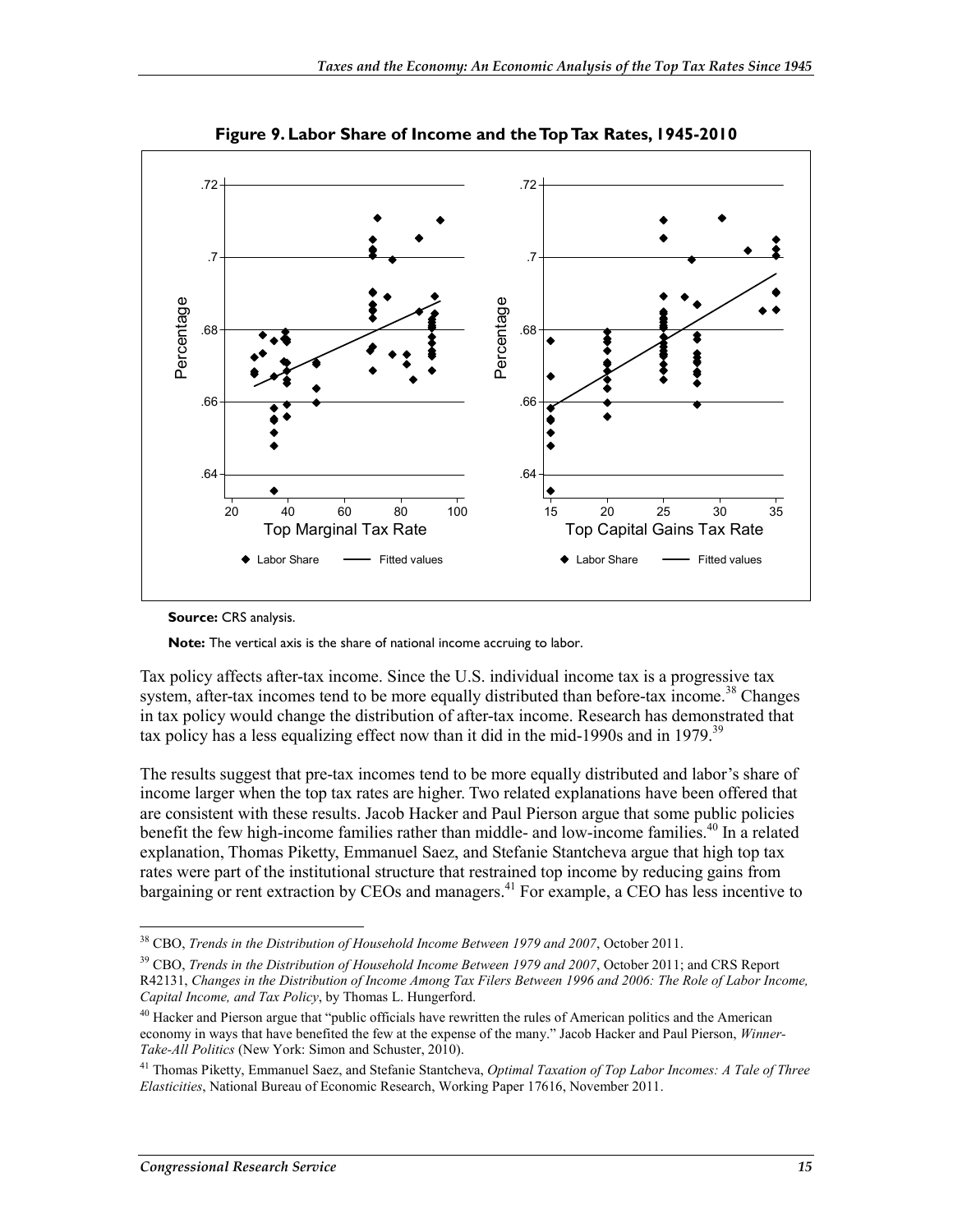bargain hard over additional compensation when he keeps 9 cents of every additional dollar (a 91% top tax rate) than when he keeps 65 cents of every additional dollar (a 35% top tax rate). A recent study by Jon Bakija, Adam Cole, and Bradley Heim provides additional support for this mechanism—60% of taxpayers in the top 0.1% are in occupations that provide some bargaining power over compensation (executives, managers, supervisors, and financial professions).<sup>42</sup>

### **Concluding Remarks**

The top income tax rates have changed considerably since the end of World War II. Throughout the late-1940s and 1950s, the top marginal tax rate was typically above 90%; today it is 35%. Additionally, the top capital gains tax rate was 25% in the 1950s and 1960s, 35% in the 1970s; today it is 15%. The average tax rate faced by the top 0.01% of taxpayers was above 40% until the mid-1980s; today it is below 25%. Tax rates affecting taxpayers at the top of the income distribution are currently at their lowest levels since the end of the second World War.

The results of the analysis suggest that changes over the past 65 years in the top marginal tax rate and the top capital gains tax rate do not appear correlated with economic growth. The reduction in the top tax rates appears to be uncorrelated with saving, investment, and productivity growth. The top tax rates appear to have little or no relation to the size of the economic pie.

However, the top tax rate reductions appear to be associated with the increasing concentration of income at the top of the income distribution. As measured by IRS data, the share of income accruing to the top 0.1% of U.S. families increased from 4.2% in 1945 to 12.3% by 2007 before falling to 9.2% due to the 2007-2009 recession. At the same time, the average tax rate paid by the top 0.1% fell from over 50% in 1945 to about 25% in 2009. Tax policy could have a relation to how the economic pie is sliced—lower top tax rates may be associated with greater income disparities.

<sup>42</sup> Jon Bakija, Adam Cole, and Bradley T. Heim, *Jobs and Income Growth of Top Earners and the Causes of Changing Income Inequality: Evidence from U.S. Tax Return Data*, Williams College, working paper, November 2010.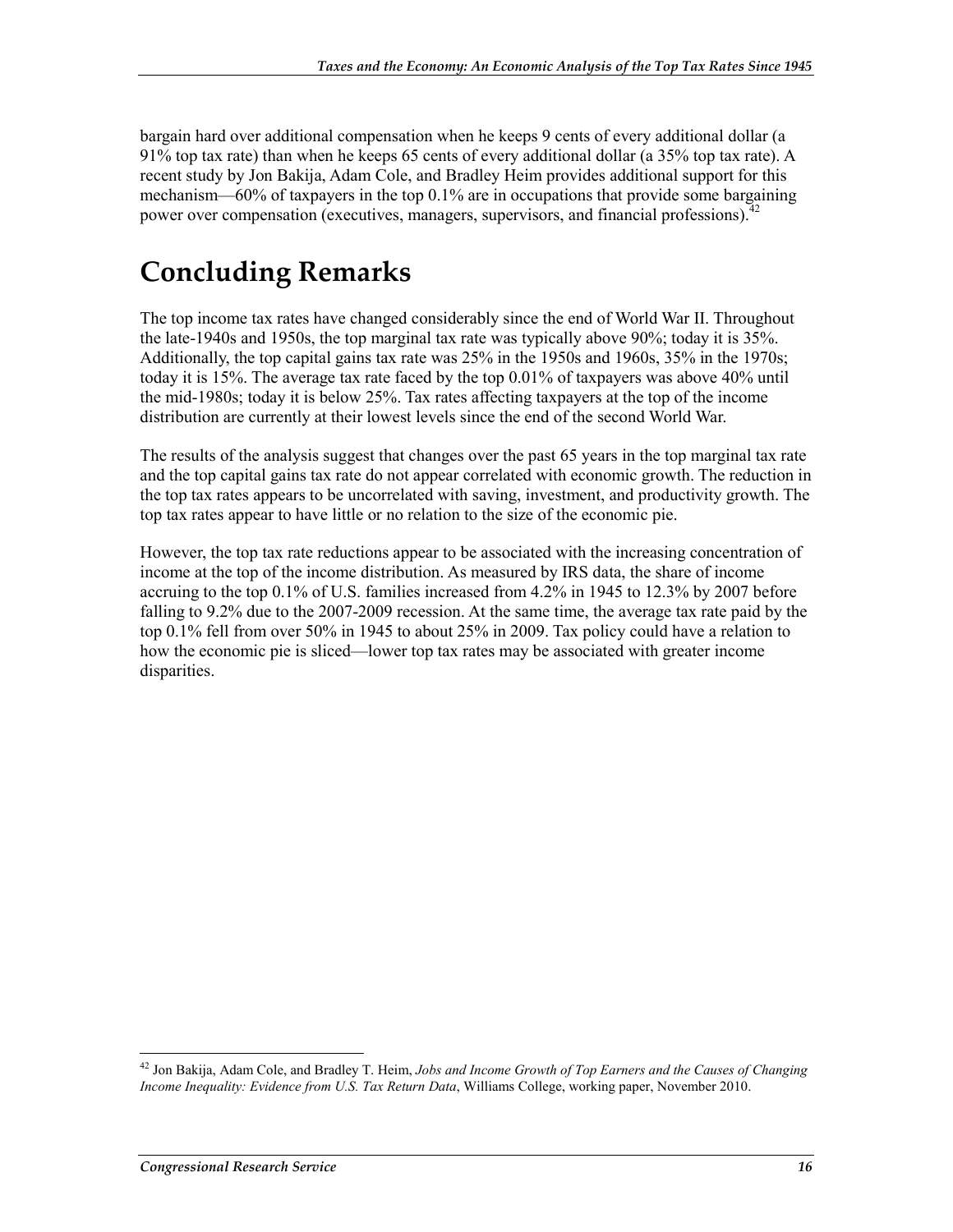## **Appendix. Data and Supplemental Analysis**

For the analysis, data was gathered from a variety of publicly available sources:

- Top marginal tax rates and top capital gains tax rates: IRS, Statistics of Income, various tables available at http://www.irs.gov/taxstats/indtaxstats/0,,id= 98123,00.html.
- Real per capita GDP, private saving, real private fixed investment, income tax revenue, real federal current expenditures, real federal transfers, disposable personal income, population: Dept. of Commerce, Bureau of Economic Analysis, National Income and Product Account tables, various tables available at http://www.bea.gov/iTable/index\_nipa.cfm.
- Labor share of income: calculated from National Income and Product Account tables, various tables using method of José-Víctor Ríos-Rull and Raul Santaeulalia-Llopis, "Redistributive Shocks and Productivity Shocks," *Journal of Monetary Economics*, vol. 57, no. 8 (November 2010), pp. 931-948.
- Labor productivity: Dept. of Labor, Bureau of Labor Statistics, available at http://www.bls.gov/lpc/.
- Income shares of top 0.1% and top 0.01%: Thomas Piketty and Emmanuel Saez, "Income Inequality in the United States, 1913-1998," *Quarterly Journal of Economics*, vol. 118, no. 1 (February 2003), pp. 1-39, with updated tables available at http://elsa.berkeley.edu/~saez/.
- Potential GDP: CBO, available at http://www.cbo.gov/publication/42912.
- S&P annual stock returns, real home price index: Robert Shiller, Yale University, available at http://www.econ.yale.edu/~shiller/data.htm.
- AAA Bond yield: St. Louis Federal Reserve Bank, available at http://research.stlouisfed.org/fred2/categories/119.
- College graduates: Census Bureau, available at http://www.census.gov/hhes/ socdemo/education/data/cps/historical/index.html.

Multivariate time-series regression techniques were used to determine the statistical significance of the estimated relation between the top tax rates and the various indicators of economic growth. The standard errors were corrected allowing for heteroskedastic and autocorrelated error-term using the Newey-West procedure with 5 lags. All variables were tested for the presence of a unit root. Most variables were found to have a unit root; these variable were first differenced for the analysis (i.e., the one year change in the variable is used in the analysis). The other explanatory variables included in the analyses have been used by other researchers.

The right-hand side variables of interest are the statutory top tax rates for ordinary income and capital gains. The top marginal tax rate is denoted by MTR and the top capital gains tax rates is denoted by KTR. The top tax rate variables are entered into the regressions as the after-tax or netof-tax shares, which are equal to 1 minus the top tax rates (1-MTR and 1-KTR). Consequently, a negative coefficient estimate indicates a positive relationship between the top tax rate and the indicator of economic growth. The regression results are reported in **Table A-1**.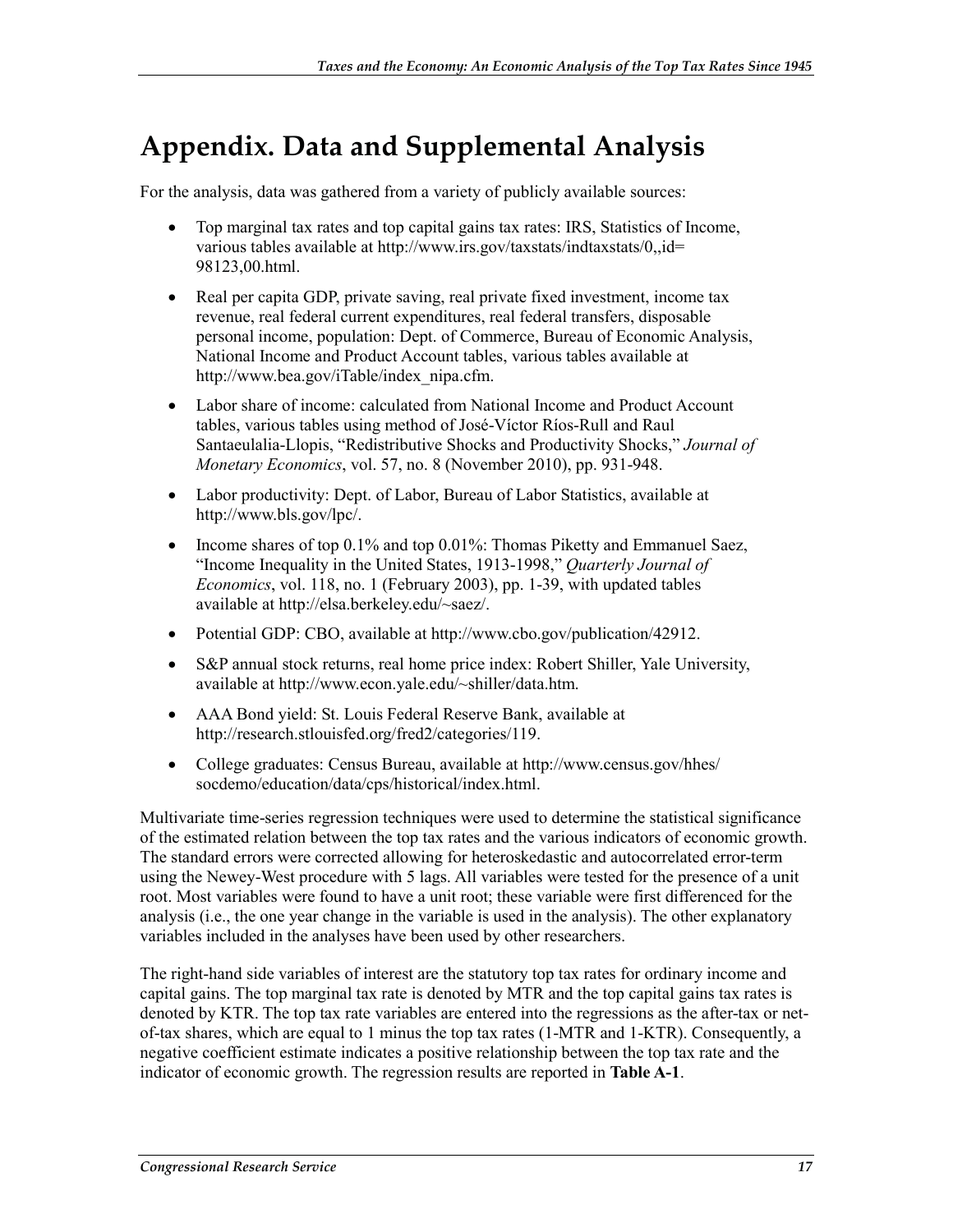The four regression equations are:

- *Saving ratio and investment ratio*. Private saving and private fixed investment are expressed as a percentage of potential GDP (the level of GDP attainable when resources are fully employed). In addition to the tax variables, other right-hand side variables in both regressions include the S&P stock return and the AAA corporate bond return. The percentage change in the house price index and the growth rate of disposable personal income are included in the saving ratio regression.43 The investment ratio regression also includes the 1-year lagged change in investment ratio as a right-hand side variable, which represents "investment inertia."<sup>44</sup>
- *Productivity growth*. Labor productivity is an index of output per hour; it can be affected not only by taxes but also by the quantity and quality of the labor force. The indicators of the quantity and quality of the labor force include the change in the proportion of the population in their prime-age working years (25 to 64 years), the change in the proportion of the population with at least a 4-year college degree, and the change in federal transfer payments (as a percentage of potential GDP) to capture work disincentive effects of government programs.
- *Real per capita GDP growth*. In addition to the tax rate variables, right-hand side variables include the population growth rate, the change in the proportion of the population with at least a 4-year college degree, and the change in federal current expenditures as a percentage of potential GDP.<sup>45</sup>

The results reported in **Table A-1** suggest that neither the top marginal tax rate nor the top capital gains tax rate are strongly correlated with saving, investment, labor productivity, and GDP growth controlling for other covariates.

<sup>&</sup>lt;sup>43</sup> See Michael L. Walden, "Will Households Change Their Saving Behavior After the "Great Recession"? The Role of Human Capital," *Journal of Consumer Policy*, vol. 35 (2012), pp. 237-254.

<sup>44</sup> Robert J. Gordon and John M. Veitch, "Fixed Investment in the American Business Cycle, 1919-83," in *The American Business Cycle: Continuity and Change*, ed. Robert J. Gordon (Chicago: University of Chicago Press, 1986), pp. 267-357.

<sup>45</sup> Young Lee and Roger H. Gordon, "Tax Structure and Economic Growth," *Journal of Public Economics*, vol. 89 (June 2005), pp. 1027-1083.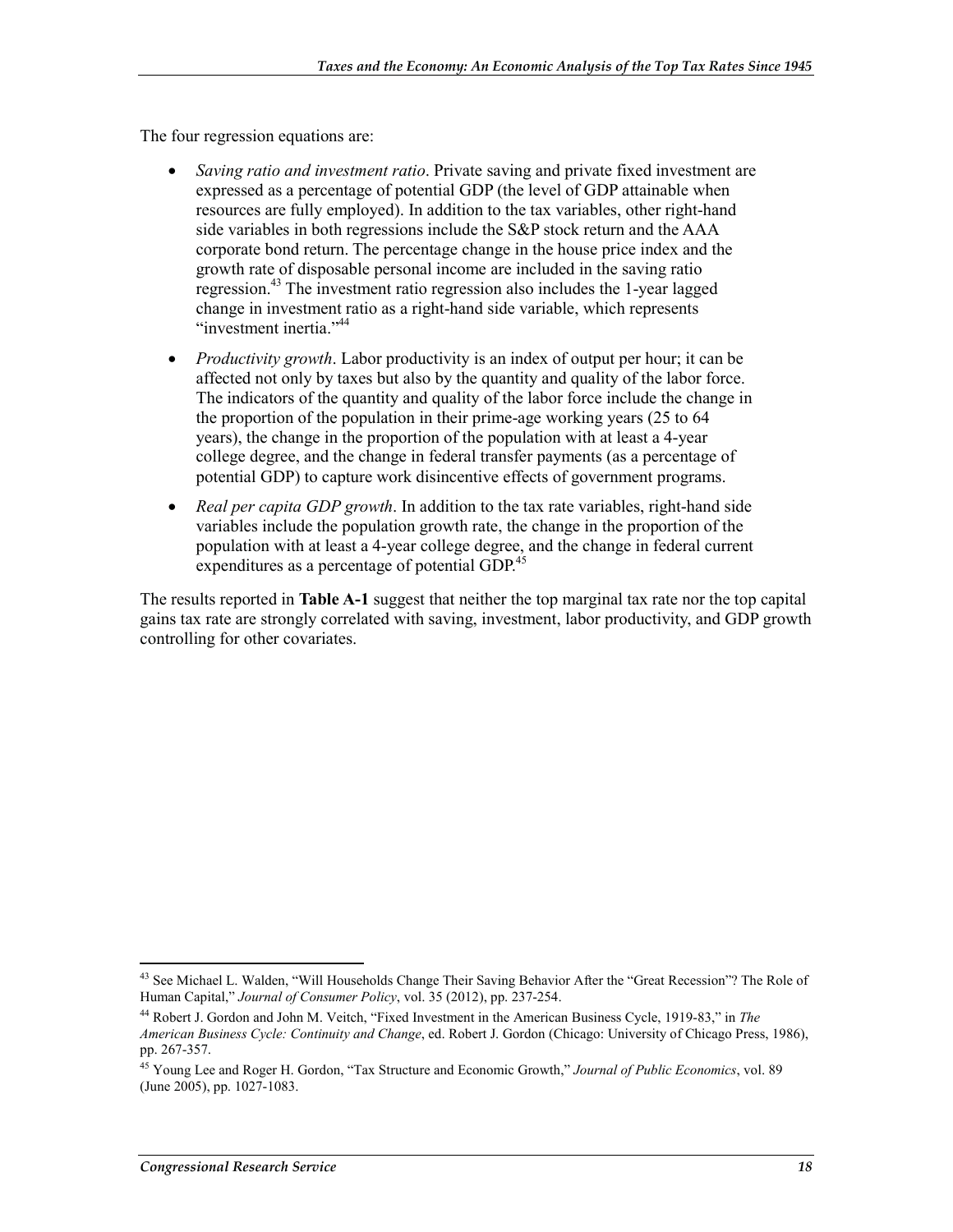|                                                       | <b>Change in Private</b><br><b>Saving Ratio</b> | <b>Change in Private</b><br><b>Fixed Investment</b><br>Ratio | <b>Change in Labor</b><br><b>Productivity</b><br><b>Growth Rate</b> | <b>Real Per Capita</b><br><b>GDP Growth Rate</b> |
|-------------------------------------------------------|-------------------------------------------------|--------------------------------------------------------------|---------------------------------------------------------------------|--------------------------------------------------|
| Constant                                              | $-0.0025$                                       | $-0.0002$                                                    | $-0.0044$                                                           | 0.0219                                           |
| $\Delta$ (I-MTR)                                      | 0.0442                                          | $-0.0079$                                                    | $-0.0139$                                                           | $-0.0992$                                        |
|                                                       | (0.0366)                                        | (0.0280)                                                     | (0.0633)                                                            | (0.1026)                                         |
| $\Delta$ (I-KTR)                                      | 0.0277                                          | 0.0334                                                       | 0.1119                                                              | $-0.0369$                                        |
|                                                       | (0.0341)                                        | (0.0241)                                                     | (0.0697)                                                            | (0.0661)                                         |
| Log of Disposable                                     | 0.0325                                          |                                                              |                                                                     |                                                  |
| Personal Income                                       | (0.0759)                                        |                                                              |                                                                     |                                                  |
| ∆AAA Bond Rate                                        | 0.0357                                          | $-0.0053$                                                    |                                                                     |                                                  |
|                                                       | (0.0603)                                        | (0.0968)                                                     |                                                                     |                                                  |
| S&P Stock Return                                      | 0.0035                                          | 0.0033                                                       |                                                                     |                                                  |
|                                                       | (0.0097)                                        | (0.0058)                                                     |                                                                     |                                                  |
| Percent Change in                                     | $-0.0485$                                       |                                                              |                                                                     |                                                  |
| <b>Real Home Price</b><br>Index                       | (0.0295)                                        |                                                              |                                                                     |                                                  |
| I-year lag of                                         |                                                 | $0.2652***$                                                  |                                                                     |                                                  |
| Change in Private<br><b>Fixed Investment</b><br>Ratio |                                                 | (0.0979)                                                     |                                                                     |                                                  |
| $\Delta$ College                                      |                                                 |                                                              | 0.4952                                                              | $-0.2650$                                        |
| Graduates as<br>Percent of<br>Population              |                                                 |                                                              | (0.8292)                                                            | (0.7916)                                         |
| $\Delta$ Real Federal                                 |                                                 |                                                              | $1.6150***$                                                         |                                                  |
| <b>Transfers Ratio</b>                                |                                                 |                                                              | (0.2767)                                                            |                                                  |
| $\Delta$ Population                                   |                                                 |                                                              |                                                                     | $-5.9978$                                        |
| <b>Growth Rate</b>                                    |                                                 |                                                              |                                                                     | (3.6830)                                         |
| ∆Real Federal                                         |                                                 |                                                              |                                                                     | $-0.6445$                                        |
| Current<br>Expenditures Ratio                         |                                                 |                                                              |                                                                     | (0.5753)                                         |
| F-statistic                                           | 1.02                                            | 2.47                                                         | 9.12                                                                | 1.14                                             |

#### **Table A-1. Regression Results: Economic Growth**  Standard Errors in Parentheses

**Source:** CRS analysis.

Note: ∆ - indicates the 1-year change in the variable; \*\*\* statistically significant at 1% level.

Time-series regression techniques were also used to determine the statistical significance of the correlation between the top tax rates and the measures of income shares. The income shares of the top 0.1% and top 0.01% were converted to logarithms. In addition, following the specifications of